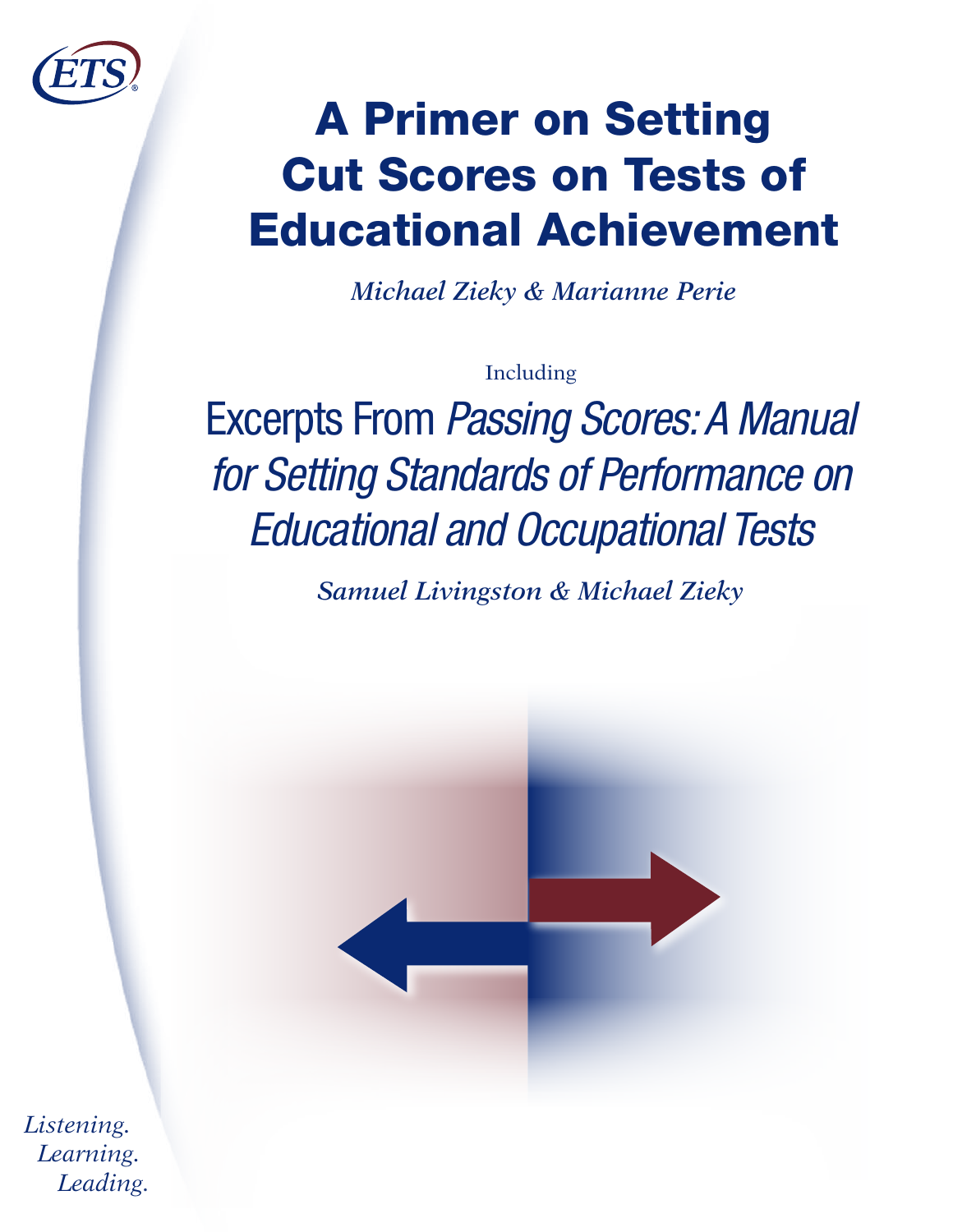#### Foreword

*A Primer on Setting Cut Scores on Tests of Educational Achievement* is timely and useful given the greater emphasis today on using test scores to make important decisions. It is part of ETS's mission to help advance quality and equity in education through the organization's research, and this publication advances this goal by providing practitioners a guide on what to consider when setting standards of proficiency on tests of educational achievement.

Marianne Perie and Mike Zieky note that while there is no perfect way to set cut scores, there are certain steps to follow and established methods to use that will produce sensible and useful cut scores. The authors also emphasize that cut scores must be validated and that practitioners should be prepared to make changes if experience shows that the cut scores are not meeting their intended purpose.

Regards,

lde Z

Ida Lawrence Senior Vice President Research & Development ETS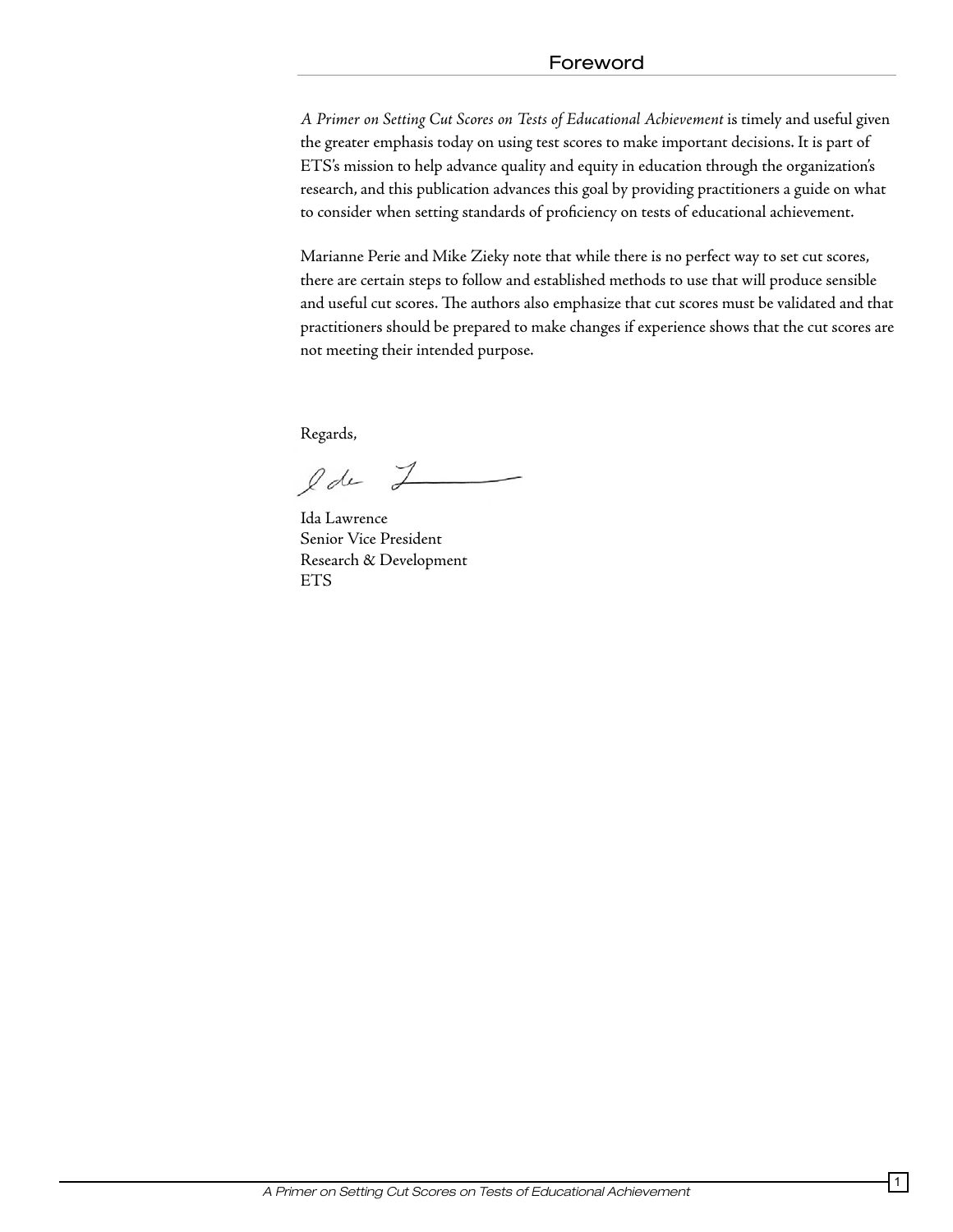#### **Purpose**

We created this primer for educators and policymakers who need a basic understanding of the issues that must be faced and the decisions that must be made in setting cut scores on widely used tests of educational achievement, such as district and state assessments. No knowledge of measurement or statistics is required of readers.

#### **Overview**

Cut scores are selected points on the score scale of a test. The points are used to determine whether a particular test score is sufficient for some purpose. For example, student performance on a test may be classified into one of several categories such as basic, proficient, or advanced on the basis of cut scores.

The setting of cut scores on widely used tests in educational contexts requires the involvement of policymakers, educators, measurement professionals, and others in a multi-stage, judgmental process. Cut scores should be based on a generally accepted methodology and reflect the judgments of qualified people.

The primer has three main sections:

**The major steps that must be followed to set reasonable cut scores, including:**

- determining if cut scores will be useful
- appointing staff for the tasks involved
- selecting the performance levels to be reported (e.g., basic, proficient, advanced)
- describing what students need to be able to do to reach each performance level
- setting provisional cut scores
- establishing operational cut scores
- documenting the process
- evaluating the results of using the cut scores

#### **Important issues to consider in setting and using cut scores, including the:**

- necessity of making judgments when setting cut scores
- qualifications of judges involved in various stages of the process
- concept of borderline performance
- likelihood of errors of classification when using cut scores
- reliability of the classifications made on the basis of cut scores
- need to consider aligning cut scores across grades
- choice between compensatory and conjunctive scoring
- importance of normative information

#### Methods for setting cut scores,<sup>1</sup> including:

- Nedelsky's method
- Angoff 's method
- Ebel's method
- the Borderline Group method
- the Contrasting Groups method
- an extension of Angoff 's method
- the Bookmark method
- the Body of Work method

<sup>1</sup> With the exception of the discussions of newer methods (extended Angoff, Bookmark, and Body of Work), the material on methods for setting cut scores has been excerpted from *Passing Scores: A Manual for Setting Standards of Performance on Educational and Occupational Tests* by Samuel A. Livingston & Michael J. Zieky, originally published by ETS in 1982 and reprinted in 2004.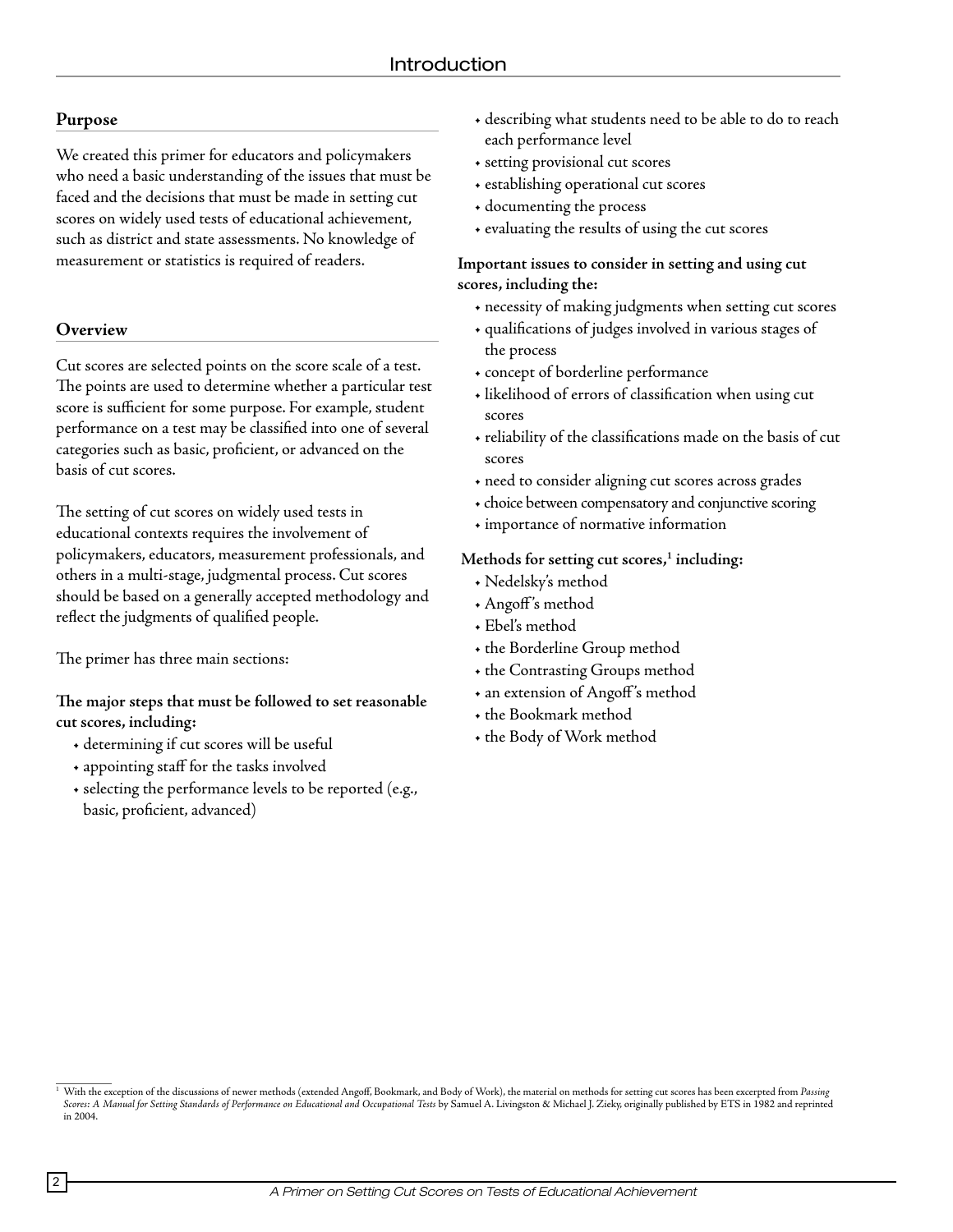# **Determining If Cut Scores Will Be Useful**

The first step is for policymakers to specify exactly why cut scores are being set in the first place. The policymakers should describe the benefits that are expected from the use of cut scores. What decisions will be made on the basis of the cut scores? How are those decisions being made now in the absence of cut scores? What reasons are there to believe that cut scores will result in better decisions? What are the expected benefits of the improved decisions?

It is important to list the reasons why cut scores are being set and to obtain consensus among stakeholders that the reasons are appropriate. An extremely useful exercise is to attempt to describe exactly how the cut scores will bring about each of the desired outcomes. It may be the case that some of the expected benefits of cut scores are unlikely to be achieved unless major educational reforms are accomplished. It will become apparent that cut scores, by themselves, have very little power to improve education. Simply measuring a child and classifying the child's growth as adequate or inadequate will not help the child grow.

For example, if one of the reasons for setting cut scores is to improve the quality of instruction in the schools, it should become clear that cut scores by themselves would not have the desired effect. The use of cut scores may point out that certain schools, curricular areas, demographic groups, regions, and so forth are more in need of improvement than others, but the cut scores alone will not improve education. Unless the infrastructure needed to improve education is put in place, setting cut scores will be futile for that purpose.

It is also necessary to consider the potential negative effects of setting cut scores. What will happen to students who fail? Will they be stigmatized and ignored or will they be helped? What will happen to schools with large proportions of failing students? Will the institutions be punished or assisted? What will happen to teachers with large numbers of failing students? Will the teachers be punished or will they receive additional help?

Even though the use of cut scores may lead to positive consequences, some people will perceive the use of cut scores to be unfair. It is important to explain the reasons for the use of cut scores to educators and to the public. People should understand why the tests are being given and why students are being classified into different proficiency levels.

# **Appointing Staff for the Tasks Involved**

If there are generally agreed-upon reasons for setting cut scores, and the expected benefits clearly outweigh the expected negative consequences, it is reasonable to go on to the next step. The second step is for the policymakers to appoint or hire managers for the process of setting cut scores. A common practice is for the policymakers to release a request for proposals for the task of setting cut scores. The managers should include experts in setting cut scores. The experts may be found among local educators, but often they are external consultants or on the staff of testing agencies contracted to help set the cut scores.

The managers, within the constraints established by the policymakers, will determine the tasks that must be accomplished, establish schedules and budgets, select the participants in the various stages of the process, determine the methods used to set the cut scores, train the judges, monitor progress, ensure that the necessary logistics are managed, document results, and take on responsibility for control of the entire process.

# **Selecting the Performance Levels to Be Reported**

The policymakers, with the help of educators, should decide the performance levels to be reported and the general definitions of each level. Performance levels indicate the categories into which student performance will be classified. Performance levels are stated in general terms that can be applied across the subject areas and grades to be tested. For example, policymakers may decide to use performance levels such as pass and fail, or basic, proficient, and advanced. They may define *proficient* as the National Assessment of Educational Progress (NAEP) does, using general terms such as "competency over challenging subject matter, including subject-matter knowledge, application of such knowledge to real-world situations, and analytical skills appropriate to the subject matter."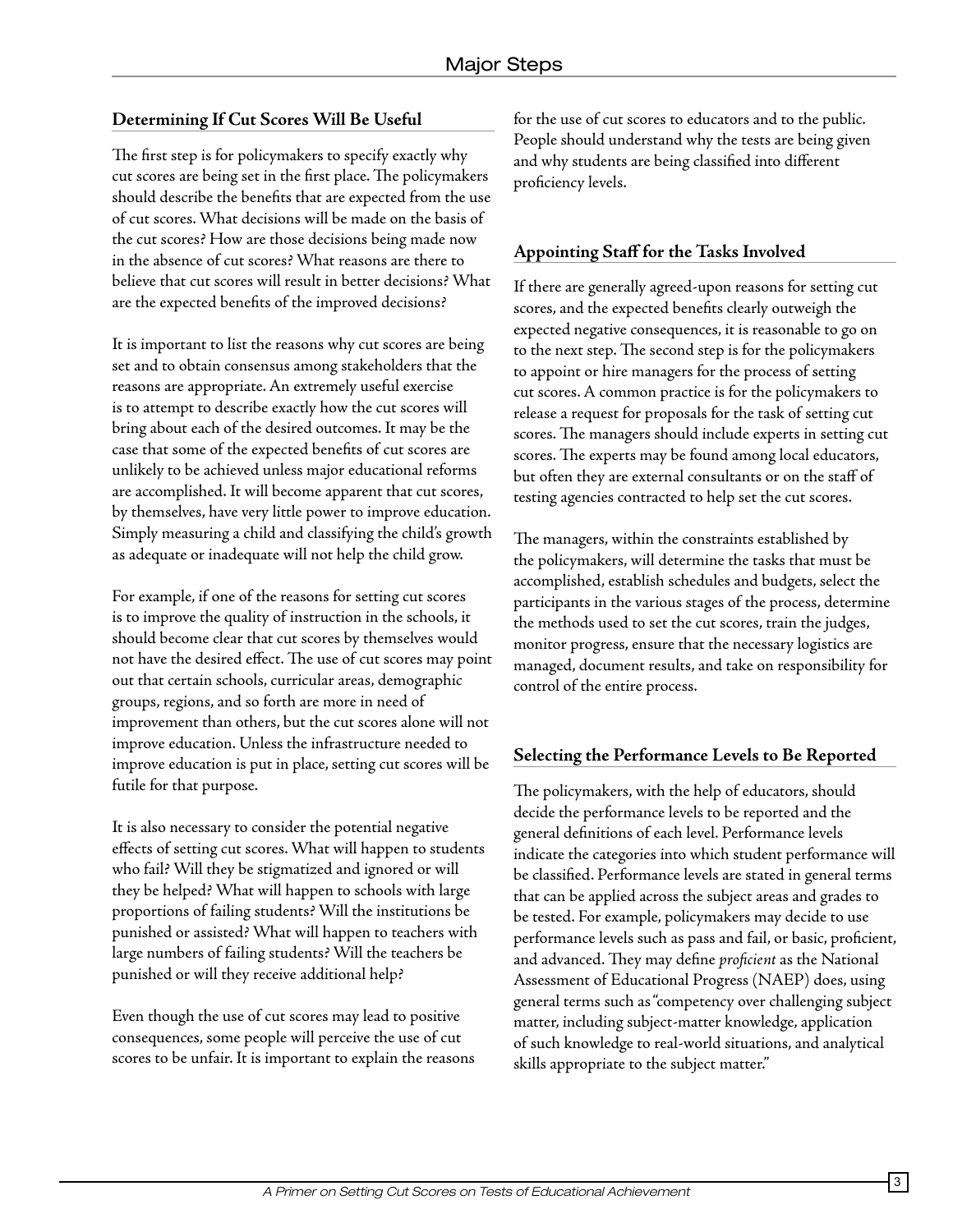The general performance levels do not depend on a particular method for setting cut scores and may be determined before a method is selected. Essentially, the process is one of obtaining consensus on the number of categories to be used to classify students, the labels to be used for each category, and a general definition of what is meant by each label.

Having no more than three or four categories is best because it may become difficult to differentiate among more of them. NAEP, for example, uses the following proficiency levels:

- The basic level denotes partial mastery of prerequisite knowledge and skills that are fundamental for proficient work at each grade.
- The proficient level represents solid academic performance and demonstrated competence over challenging subject matter.
- The advanced level signifies superior performance.

# **Describing What Students Need to Know and Be Able to Do to Reach Each Performance Level**

The next step is for groups of educators familiar with students in the affected grades and familiar with the subject matter to describe what students should know and be able to do to reach the selected performance levels. Performance level descriptors detail the knowledge, skills, and abilities to be demonstrated by students who have achieved a particular performance level within a particular subject area. In K-12 educational contexts, performance level descriptors are usually tied to grade levels.

Performance level descriptors describe what a student must be able to do to reach each performance level. For example, what does a third-grade student have to be able to do to be considered proficient in reading? What does a fifth-grade student have to be able to do to be considered advanced in math?

The performance level descriptors are best developed by educators who are aware of what students should be able to do based on the instruction they have received in the subject at various grade levels. Performance level descriptors should be approved by the policymakers before they are used operationally.

Writing performance level descriptors can be a big job because separate descriptions are needed for each performance level, in each grade, and in each subject area of interest. For example, if the performance levels basic, proficient, and advanced are selected, and if they are to be applied in Grades 3–8, in language arts and mathematics, then 36 performance level descriptions will be required (3 performance levels x 6 grades x 2 subject areas).

| Examples of performance level descriptors in reading |
|------------------------------------------------------|
| for Grade 4 from the National Assessment of          |
| <b>Educational Progress</b>                          |
|                                                      |

| <b>Basic</b> | Fourth-grade students performing at<br>the basic level should demonstrate an<br>understanding of the overall meaning<br>of what they read. When reading text<br>appropriate for fourth graders, they<br>should be able to make relatively obvious<br>connections between the text and their own<br>experiences and extend the ideas in the text<br>by making simple inferences.                                                                                                                 |
|--------------|-------------------------------------------------------------------------------------------------------------------------------------------------------------------------------------------------------------------------------------------------------------------------------------------------------------------------------------------------------------------------------------------------------------------------------------------------------------------------------------------------|
| Proficient   | Fourth-grade students performing at<br>the proficient level should be able to<br>demonstrate an overall understanding of<br>the text, providing inferential as well as<br>literal information. When reading text<br>appropriate to fourth grade, they should<br>be able to extend the ideas in the text by<br>making inferences, drawing conclusions,<br>and making connections to their own<br>experiences. The connection between the<br>text and what the student infers should be<br>clear. |
| Advanced     | Fourth-grade students performing at the<br>advanced level should be able to generalize<br>about topics in the reading selection and<br>demonstrate an awareness of how authors<br>compose and use literary devices. When<br>reading text appropriate to fourth grade,<br>they should be able to judge text critically<br>and, in general, give thorough answers that<br>indicate careful thought.                                                                                               |

In addition to writing performance level descriptors that are individually appropriate for a particular grade and performance level, it is important to write descriptions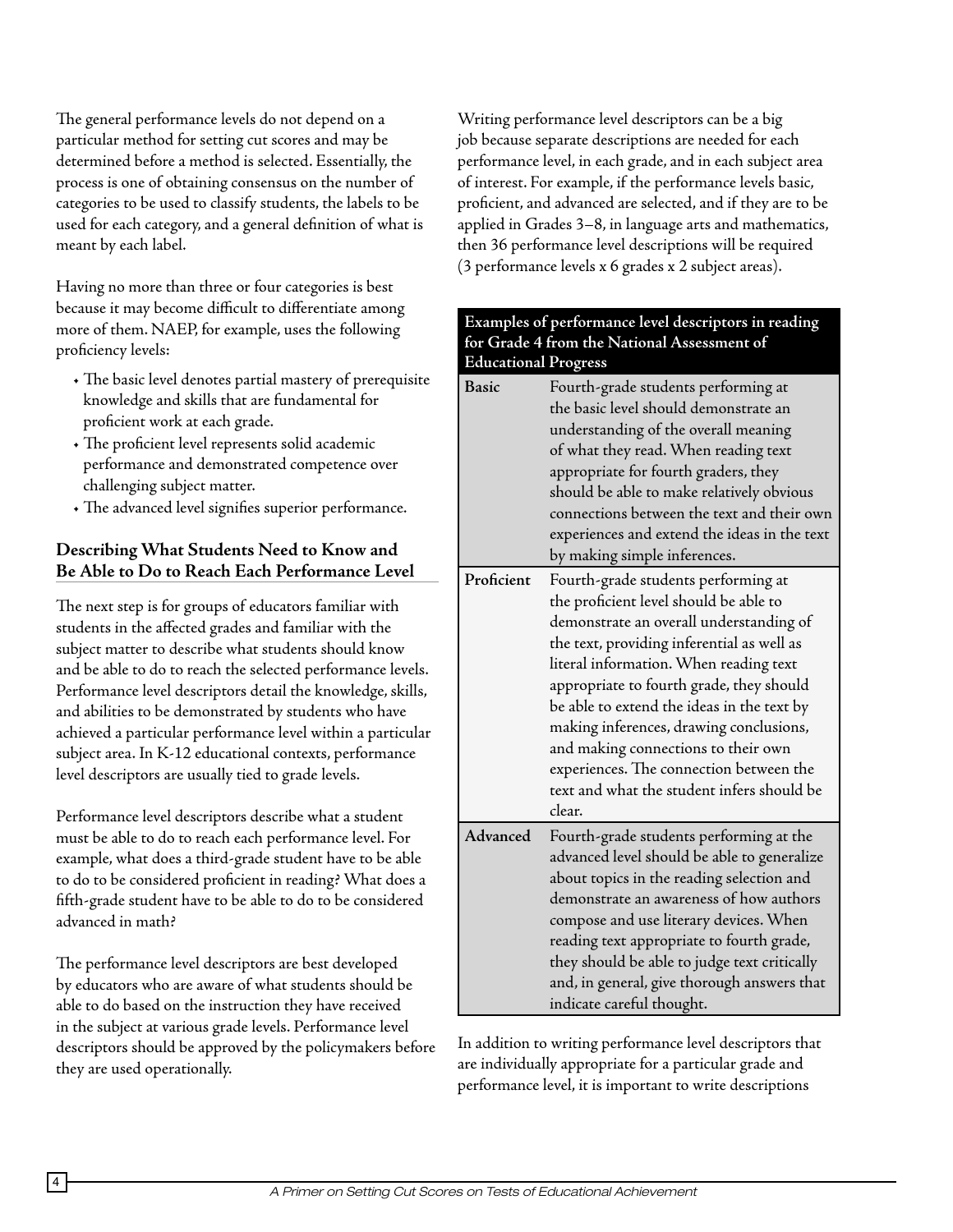that make sense across grades and performance levels. For example, it would be confusing and inappropriate if more knowledge and skill were required to be considered basic in fourth-grade reading than to be considered proficient in fifth-grade reading. Therefore, communication across the groups drafting the performance level descriptions is necessary.

The setting of performance level descriptors has to be completed before the setting of cut scores can begin. Writing performance-level descriptions and setting cut scores at the same meetings using the same people is possible, but sufficient time must be allotted for both tasks.

# **Setting Provisional Cut Scores**

The next step is to set provisional cut scores. A provisional cut score is a preliminary selection of the score needed to meet a given performance level descriptor on a particular test. Cut scores on tests of educational achievement are best determined by people who are aware of what students should know and be able to do based on the instruction the students have received in the subject.

The people who set the provisional cut scores may be, but need not necessarily be, the same people who develop the performance level descriptors. While the performance level descriptors focus on *what* students should know and be able to do, cut scores focus on *how many* score points students have to earn to demonstrate they have reached the level of knowledge and skill indicated by a specific performance level descriptor. Cut scores on academic tests are usually set by educators using any of several procedures that involve judgments about students or judgments about test questions.

The managers, in consultation with the policymakers, should determine which method or methods will be used to set the cut scores. The excerpts from *Passing Scores* and the additional materials in the section on methods describe eight useful ways to set cut scores and provide some information on how to select an appropriate method. Other methods are available in addition to those discussed in this booklet. There are no perfect methods, but some are better than others in particular circumstances.

Once a method is selected, the managers should determine the types and numbers of judges required, the types and number of meetings required, the kinds of data the judges will need, the schedule for accomplishing the tasks, the resources required, and the numbers and kinds of people needed to accomplish such tasks as selecting judges, setting up and running the meetings of the judges, performing computations, and documenting the studies.

There are many open questions about how the meetings of the judges should be run, even after an appropriate method has been selected. There is general agreement, however, that training of the judges in the method that they will apply is important. Although the training will differ depending on the method selected, some basic principles remain the same. The judges should learn about the procedures they will follow, the cognitive task they will perform, and the rationale behind the task. The judges should be told how their individual judgments will be combined to produce a single cut score. If possible, there should be practice in the process of making the judgments on sample questions. After the judges have had a chance to practice, the trainer should employ some methodology, such as an evaluation form, to ensure that the judges understand the process, are comfortable with their task, and are ready to proceed.

#### **The questions to be considered by the managers include:**

- How many judges and what qualifications and experience should they have?
- How can judges be selected to ensure that they reflect a cross section of important experience and demographic variables?
- What normative information should be given to the judges and when should they receive it?
- When should the discussions of the judgments take place and how extensive should they be?
- How many iterations of judgments should there be?
- When should judges be told the likely effects of their judgments on the cut score indicated by the study?
- Should any judgments be excluded from the calculation of the provisional cut score? If so, what criteria should be used to exclude judgments?
- How close a linkage is required across grades and how will the linkage be achieved?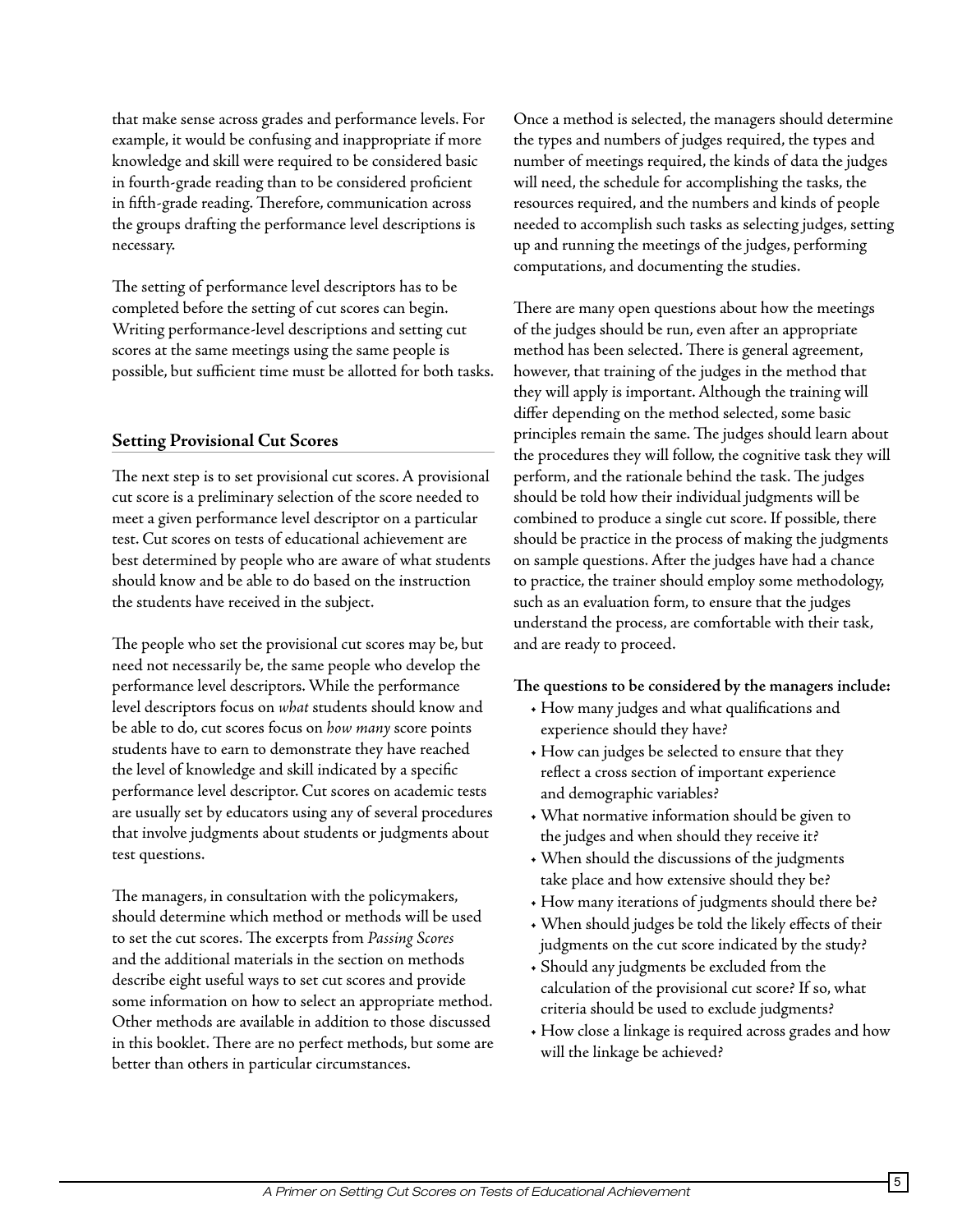• Should compromise methods be used that combine normative and absolute judgments? Which method is most appropriate?

The task of setting cut scores can be large. Research suggests that 10–15 judges should be used for a group setting cut scores. For example, assuming cut scores are to be set on tests of reading and math for Grades 3–8, with a separate group for each subject area within each grade, 12 group meetings will be needed. The meetings are likely to take at least two full days each. If, on average, 13 judges are at each meeting, the meetings will consume 312 judge-days (13 judges x 12 meetings x 2 days per meeting). In addition to the judges, each meeting will require a lead person who is an expert in standard setting, a content specialist, a person to perform the necessary computations, and one or two support staff. If four staff members run each meeting, the meetings will consume 96 staff-days (4 staff x 12 meetings x 2 days per meeting). Additional staff time will be needed to document the meetings and the results.

The time required can increase because separate cut scores may need to be set on the same test if it will be used for several purposes. For example, a university admitting non-native speakers of English to graduate school may have different requirements for fluency in English for students enrolling in the English department than for students enrolling in the mathematics department. A single compromise cut score may be inappropriate for both departments.

The provisional cut scores are based on subject mattercontent considerations. They may be modified based on policy considerations and should be adopted or approved by the policymakers before operational use.

#### **Establishing the Operational Cut Scores**

The next step is for policymakers with the authority to do so to establish the operational cut scores, which are the cut scores actually used to classify students into various performance levels. The numbers that result from the cut score meetings are provisional. The cut scores may appropriately be modified for policy considerations. For example, policymakers may decide that in marginal cases it is preferable to pass than to fail a student. They may, therefore, adjust the cut score accordingly. They may adjust cut scores to better align the passing rates in different

grades. Because every test has some random fluctuations in scores, the policymakers may adjust the cut scores to reduce the likelihood that any student would fail (or pass) because of those random fluctuations.

The job of the policymakers at this stage is essentially to make the adjustments that increase the likelihood that the cut scores will help to support the purpose of the assessment program.

#### **Questions such as the following should be considered before cut scores are released for operational use:**

- Were all the judges qualified to make the kinds of judgments they were making?
- Were the judges a representative group?
- Did the judges understand their task?
- Did the judges tend to agree with each other?
- Did the judges have enough time to complete their task carefully?
- Were all the data entered correctly?
- Were all the necessary calculations done correctly?

#### **The policymakers should also consider such questions as:**

- Is it better to pass a student who deserves to fail, or fail a student who deserves to pass?
- How should variability in the judges' ratings affect the revision of a provisional cut score?
- Do any revisions need to be made for the sake of improved linkage across grades or across subjects?
- Do the results make sense given what is known about the students, the schools, and the curriculum?
- Do the results further the aims of the testing program?

#### **Documenting the Process**

The managers should document all aspects of each provisional cut score study and the policy-level revisions that resulted in each operational cut score including the:

- rationale for the selected method
- qualifications of the people who ran the study
- qualifications and demographic descriptions of the judges
- training received by the judges
- steps followed during the study
- data that were shared with the judges
- judges' ratings at every stage at which ratings were made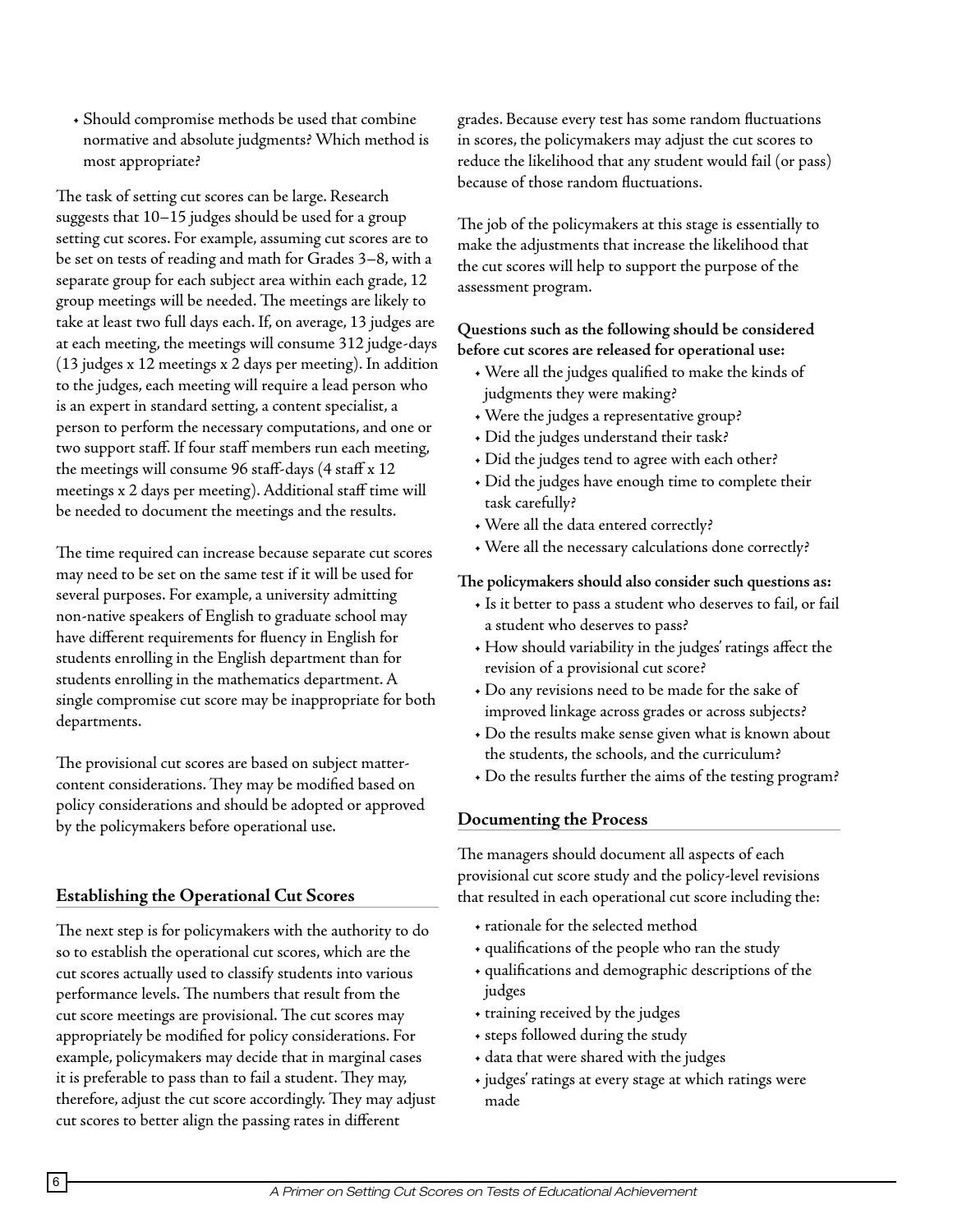- evaluation forms completed by the judges
- rationales for any adjustments made by policymakers

The best strategy for documentation is to act as though someone will be called on to reconstruct and defend every aspect of the cut score study long after the participants have forgotten the details of what occurred.

#### **Evaluating the Results of Using the Cut Scores**

The final steps are evaluative and should be applied after the cut scores have been in place for at least one round of testing and reporting of results. The validation of cut scores requires a systematic effort to determine whether the cut scores are working appropriately. Are the results reasonable? Are failure rates far higher or lower than expected? Are even outstanding students failing to reach the highest level? Or, on the other hand, are poorly

prepared students reaching the highest level? In general, do the performance levels in which students fall comport with the grades they receive in school?

Is the use of cut scores having the desired effects? One of the earliest steps of the process was to define the expected benefits of using cut scores. What evidence is there that the benefits are being achieved? What negative consequences have arisen? Is it clear that the benefits outweigh the negative consequences? If not, what changes should be made?

Ideally, additional validation studies should be carried out periodically to help ensure that the benefits of using cut scores continue to outweigh the negative consequences.

# Important Issues

#### **Necessity of Making Judgments When Setting Cut Scores**

All procedures for setting cut scores require the application of judgment. For example, some types of cut score studies require judges to estimate the probability that a hypothetical group of students would know the answer to a test question. Another type of study requires judges to examine a student's performance and to decide whether the performance is good enough for some particular purpose.

No purely objective methods exist. There are no "true" cut scores that a group of perfectly selected, perfectly trained judges using a perfect method will find. The cut scores, rather, reflect the combined judgments of the people involved.

#### **Qualifications of Judges Involved in Various Stages of the Process**

People involved at different stages of the process of setting cut scores should have somewhat different characteristics. Policymakers must be aware of the considerations that drive the assessment system. They should be aware of what the assessment and the cut scores are intended to accomplish. They must be aware of the effects of the operational cut scores on students, faculties, schools, and public opinion.

The judges who set cut scores in educational contexts must include educators who are subject-matter experts and who are familiar with students. They should know what is taught to students at the relevant grade levels, and they should be aware of what students actually learn. For high school graduation tests, the judges may also include representatives of institutions of higher education that admit the graduates, and representatives of industries that hire the graduates.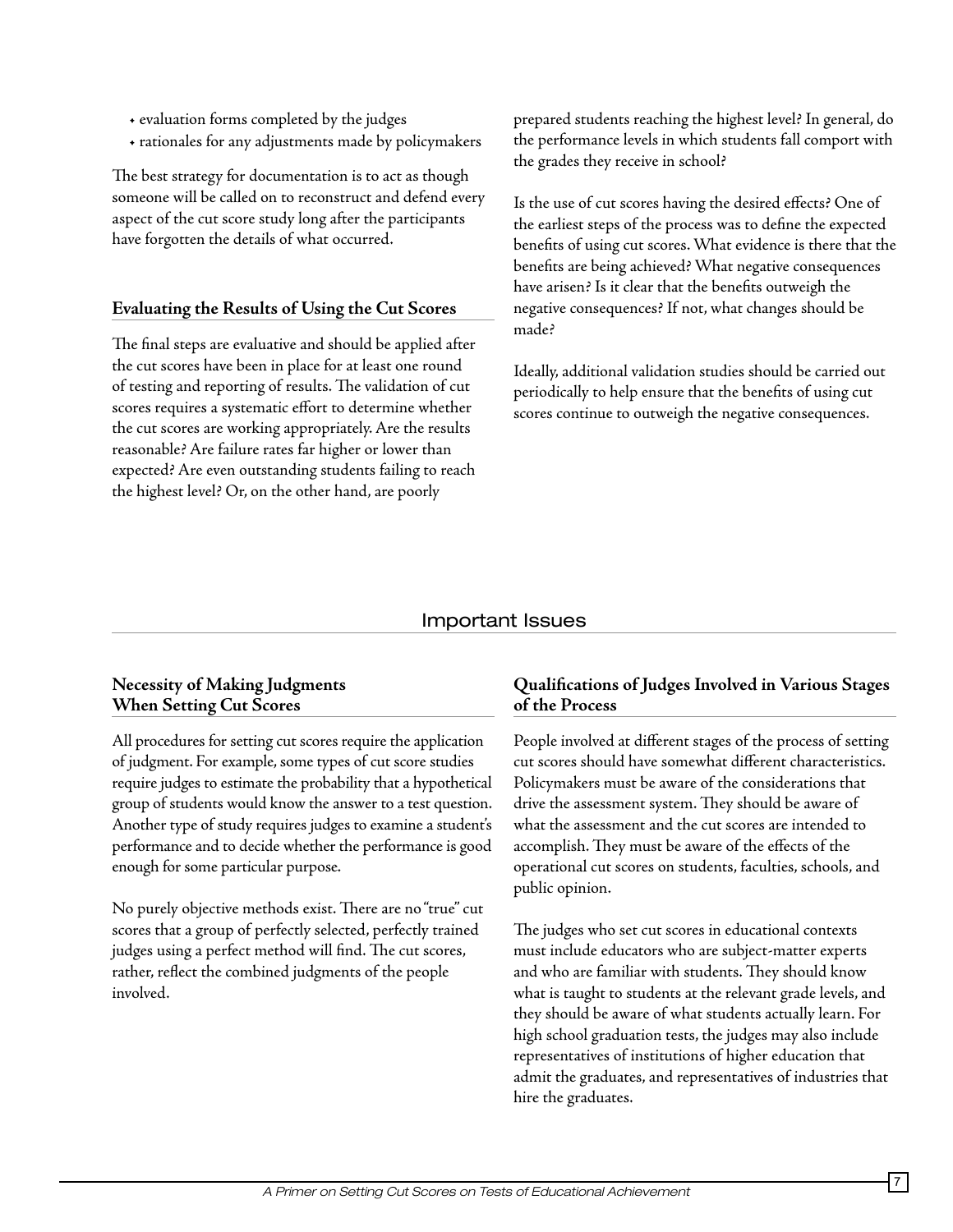The judgments of equally intelligent, equally experienced, equally well-trained, equally knowledgeable, and equally well-meaning people will differ. Different groups of judges are likely to set different cut scores, because different people have different opinions and cut scores are an expression of the judges' opinions. There is no way to avoid this.

Therefore, the samples of people who will participate in the process of setting the cut scores must be selected with great care. The people at all stages of the process should represent the relevant constituencies. The gender, ethnic, and racial composition of the group should represent the population of possible judges. In addition, if different types of schools are affected by the assessment, judges should represent the different types of schools. If regional differences exist in education, judges should represent the different regions. In short, the judges who participate should be as representative as possible of all the people who could have been used as judges.

#### **Concept of Borderline Performance**

The concept of borderline performance is very important in setting cut scores. For example, to determine which students are proficient, it is necessary to distinguish students who are basic from those who are proficient, and students who are proficient from those who are advanced. Therefore, distinguishing between the best performing student who is still basic and the worst performing student who is still proficient is neccessary. Similarly, distinguishing between the best performing student who is still proficient and the worst performing student who is still advanced is neccessary.

Focusing on the average student within a category will not help to make the necessary distinctions. The focus should be at the point at which the best performing student within a category becomes indistinguishable from the worst performing student in the next higher category, or the point at which the worst performing student in a category becomes indistinguishable from the best performing student in the next lower category. In pass-fail terms, judgments have to focus on the borderline between the best performing student who still deserves to fail and the worst performing student who still deserves to pass.

# **Likelihood of Errors of Classification When Using Cut Scores**

Two types of errors are likely to occur when cut scores on tests are used to classify students. These errors of classification do not occur because someone made a mistake. The errors will occur because no test can be perfectly reliable or perfectly valid, and because no method of setting cut scores is perfect. In the following discussion, the categories of pass and fail will be used because they are easiest to understand in this context. The same logic applies, however, regardless of the labels chosen for the performance levels, or the number of levels chosen.

If the cut scores are set too high, then students who really deserve to pass will fail. If the cut scores are set too low, then students who really deserve to fail will pass. Moving the cut score up or down to reduce one type of error will necessarily increase the chances of making the other type of error. For example, it is possible to reduce the number of students who pass, but who really deserve to fail, by raising the cut score. The cost of doing so, however, is to increase the number of students who fail but who really deserve to pass. Good test development and good practices for setting cut scores can reduce the number of errors of classification, but no way exists to reduce the errors to zero.

Sometimes the relative harm caused by the two types of errors is easy to determine. For example, if a test is used to license airline pilots, passing test takers who deserve to fail is clearly more harmful than failing test takers who deserve to pass. In most academic settings, however, the relative harm caused by the two types of errors is much more difficult to determine.

For example, some people say that using rigorous standards that fail marginal students merely punishes students for failures of the educational system and that failing the students does much more harm than good. Other people say that the application of rigorous standards is the only way to improve schools and that passing marginal students who may lack important skills is harmful to the students and to society. Which group is right? The decision is a matter of values, not of empirical truth.

People with one set of values will attack a cut score as being too high while people with a different set of values will attack the same cut score as being too low. There is no way to determine which group is right, because the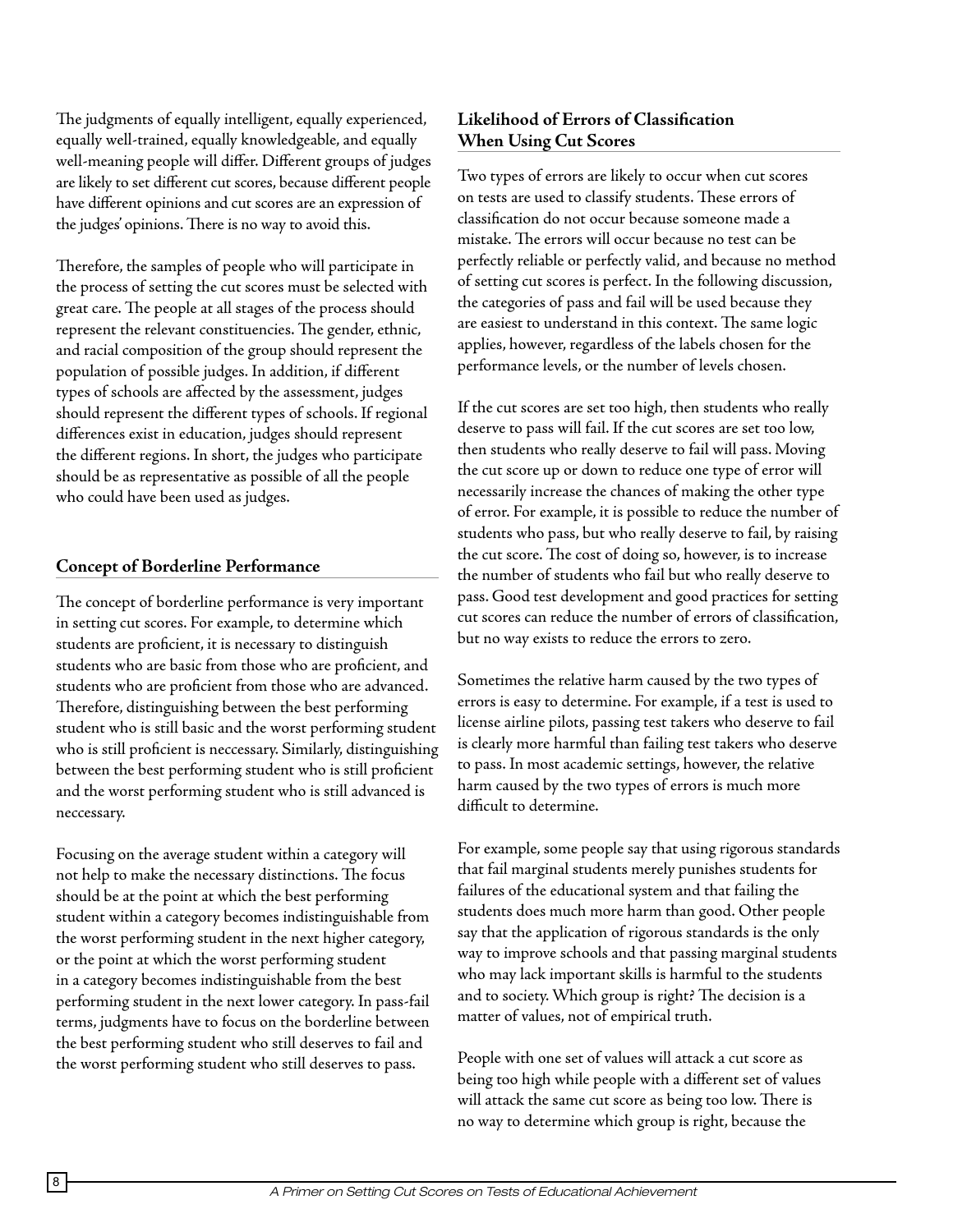correctness of the decision depends on judgments about which type of error of classification is worse. Reasonable people will disagree.

The people involved in setting operational cut scores should consider both types of errors in making their judgments and decide which type of error they consider more harmful. The cut scores should reduce the more harmful type of error. Note that if one of the types of errors causes no harm, no need exists to set cut scores. For example, if passing students who deserve to fail causes no harm at all, the best strategy is simply to pass all students.

# **Reliability of the Classifications Made on the Basis of Cut Scores**

A useful synonym for "reliability" in an assessment context is "consistency." If the student stays the same, how consistent will her scores be if she takes an alternate form of the test (different questions covering the same content at the same difficulty)? For tests that are used with cut scores, it is important to get answers to the following questions:

- What proportion of students would be classified the same way if they had taken a different form of the same test?
- What proportion of students would be classified the same way if they had taken the same form on a different day (assuming no changes in knowledge)?
- What proportion of students would be classified the same way if their responses to the constructedresponse questions, such as essays, had been scored by different people?

All of those questions deal with the reliability of the classifications being made. The reliability of classification will not be perfect, even for good tests. Every test is only a sample of all the questions that could be asked. Test takers are not likely to be equally knowledgeable about all of the legitimate questions that could be asked, so test form to test form differences are likely. Day-to-day fluctuations in students' attention, memory, luck in guessing, and so forth are also expected.

Even scorers who have been well trained will disagree occasionally about papers that are near the borderlines of score differences. For example, a response that one judge considers a high 2, another judge may legitimately see as a low 3. This discrepancy becomes a problem if the cut score requires a minimum of 3 to be classified as proficient. The discrepancy would not affect the reliability of classification, however, if scores of both 2 and 3 were considered basic.

Students with similar scores on a test tend to be similar in what they know about the tested subject. Most tests cannot distinguish well between students with scores that are very close to one another. Whenever a cut score is used, however, students with scores just above the cut score and students with scores just below the cut score will be classified differently. What this means is that students who score near the cut score may pass or fail a test because of random fluctuations.

The more reliable a test is, however, the less likely it is that the scores will be affected by large random fluctuations. All other things being equal, longer tests will be more reliable than shorter tests; and objectively scored tests will be more reliable than subjectively scored tests. Note that if the reliability of classification is such that test takers are classified the same way 50% of the time, the same level of consistency could be achieved by flipping a coin. At that level of reliability, the test is providing no useful information about the proficiency levels of individual students.

# **Need to Consider Aligning Cut Scores Across Grades**

When cut scores are being set in different grades by different groups, it is necessary to build in some form of linkage across the grades to avoid anomalies such as requiring more knowledge and skill from a proficient sixth-grade student than from an advanced seventh-grade student. Lack of linkage across grades may result in inappropriate cut scores, misclassify students, and provide misleading data to educators and the public. It may be appropriate, however, to require more knowledge and skill from an advanced sixthgrade student than from a basic seventh-grade student. That is a matter of judgment for people who are familiar with the curriculum and the proficiency levels.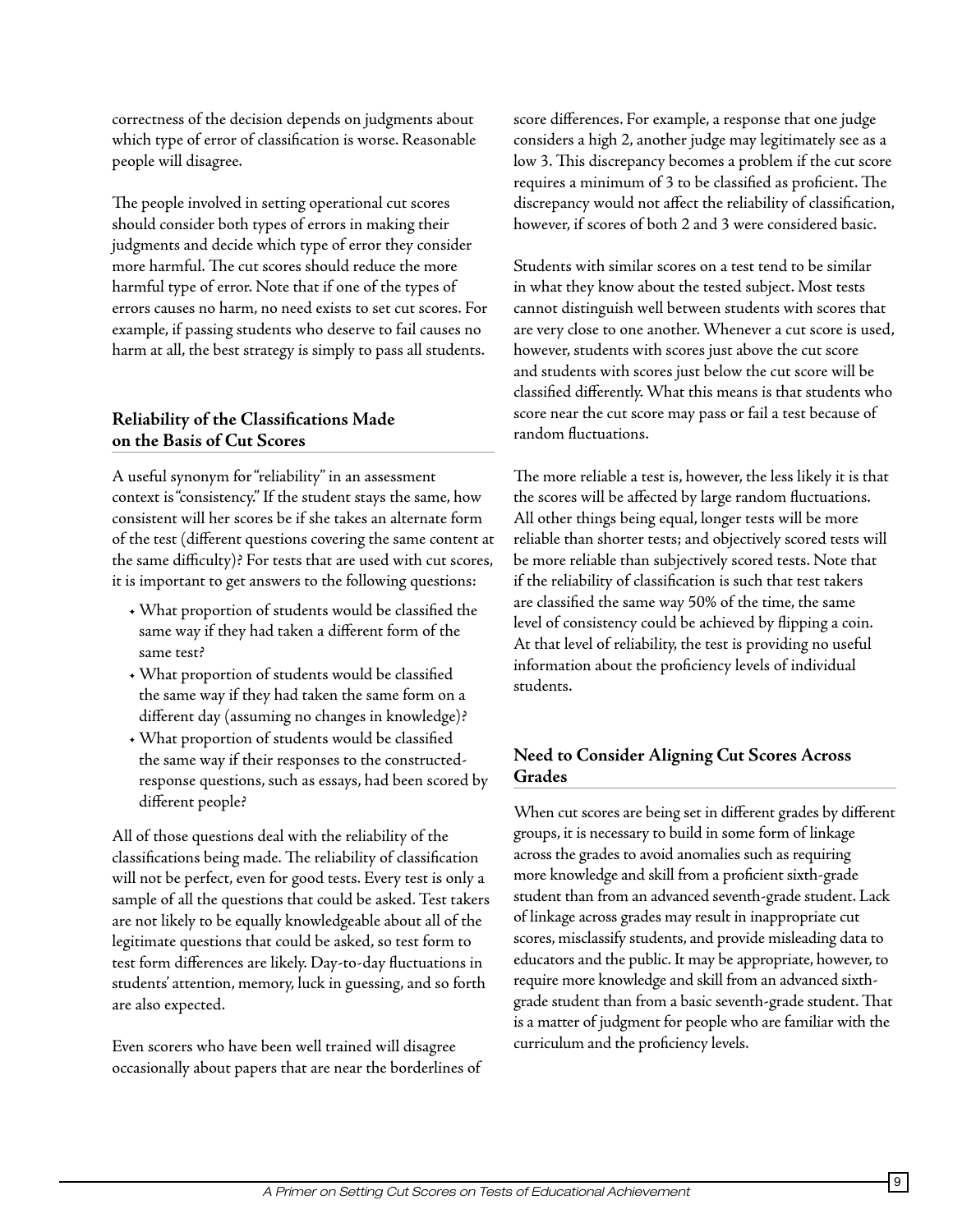At higher grade levels, performance in some subject areas may stop changing across grades. Reading, for example, is likely to have large differences between grades in the early grades, but have small or non-existent differences in the higher grades. For example, third-grade students are likely to read much better than first-grade students do. Twelfthgrade students, however, are not likely to read much better than 10th-grade students do. In other areas, such as speaking a foreign language, growth is likely to continue even in the higher grades. Linkage does not require equal increments in knowledge and skill across grades and subject areas. The goal is to avoid inappropriate reversals and widely discrepant, unjustified differences in passing rates from grade to grade.

If tests are vertically scaled (a single score scale is used across all of the tested grades with the expectation that students in the lower grades would score lower on the scale than would students in the higher grades), then the cut scores should increase as the grade levels increase. For example, if the math test is vertically scaled, it would be inappropriate for the proficient cut score in Grade 5 math to be 615 and the proficient cut score in Grade 6 math to be 575.

One straightforward way to link cut scores across grades is for the policymakers to adjust the provisional cut scores to reduce reversals in vertically scaled cut scores and unjustified grade-to-grade differences in passing rates.

# **Choice Between Compensatory and Conjunctive Scoring**

An important issue in using cut scores when there is more than one score is whether the scoring should be compensatory or conjunctive. In conjunctive scoring, each separately scored content area has to be passed at some separate cut score. Scores on one content area have no effect on whether a student passes a different content area.

In compensatory scoring, high scores on one content area can compensate for low scores on another content area. Consider a test that provides separate scores for algebra and geometry. If the cut score on geometry is 26 and the cut score on algebra is 30, a student who scored 20 on geometry and 36 on algebra would fail if conjunctive scoring were required. However, the student would pass if compensation were allowed.

Which type of scoring is preferable? Because longer collections of test questions tend to be more reliable than shorter collections of test questions, compensatory scoring tends to be more reliable than conjunctive scoring. In conjunctive scoring, if a student has to pass all of the content areas separately, the least reliable score controls whether a student will pass.

For some subject areas, compensation does not make sense. As a clear example, tests of English for English language learners often measure reading, writing, listening, and speaking. Knowing how to read English really well should not compensate for the lack of ability to speak English. Knowing how to write English really well should not compensate for the lack of ability to comprehend spoken English.

In many academic subject areas, however, compensatory scoring makes a great deal of sense. People are not equally good at everything, and strengths in one area often compensate for weaknesses in other areas.

# **The Importance of Normative Information**

Some people think that the use of normative data will somehow contaminate the cut score process. All cut scores, however, are ultimately based on norms. Judgments of what a person *should* be able to do will always depend to some extent on what judges think people *can* do. For example, nobody would set a cut score that required students to run a mile in three minutes to be classified as proficient in physical education.

Cut scores depend on judgments that may be difficult to make. Therefore, using normative data as a "reality check" makes sense. We think that it is preferable to give all judges good information about what students can actually do rather than to depend on whatever each judge happens to think that students can do. One type of information is the difficulties of the test questions for some defined group of test takers. The difficulties of the questions are usually expressed as the average percent correct on multiplechoice questions or the average score on constructedresponse questions. That the average test taker is rarely the borderline test taker whom they should be considering must be made clear to the judges. Nonetheless, real data on the performance of actual students can help the judges make more realistic judgments about the performance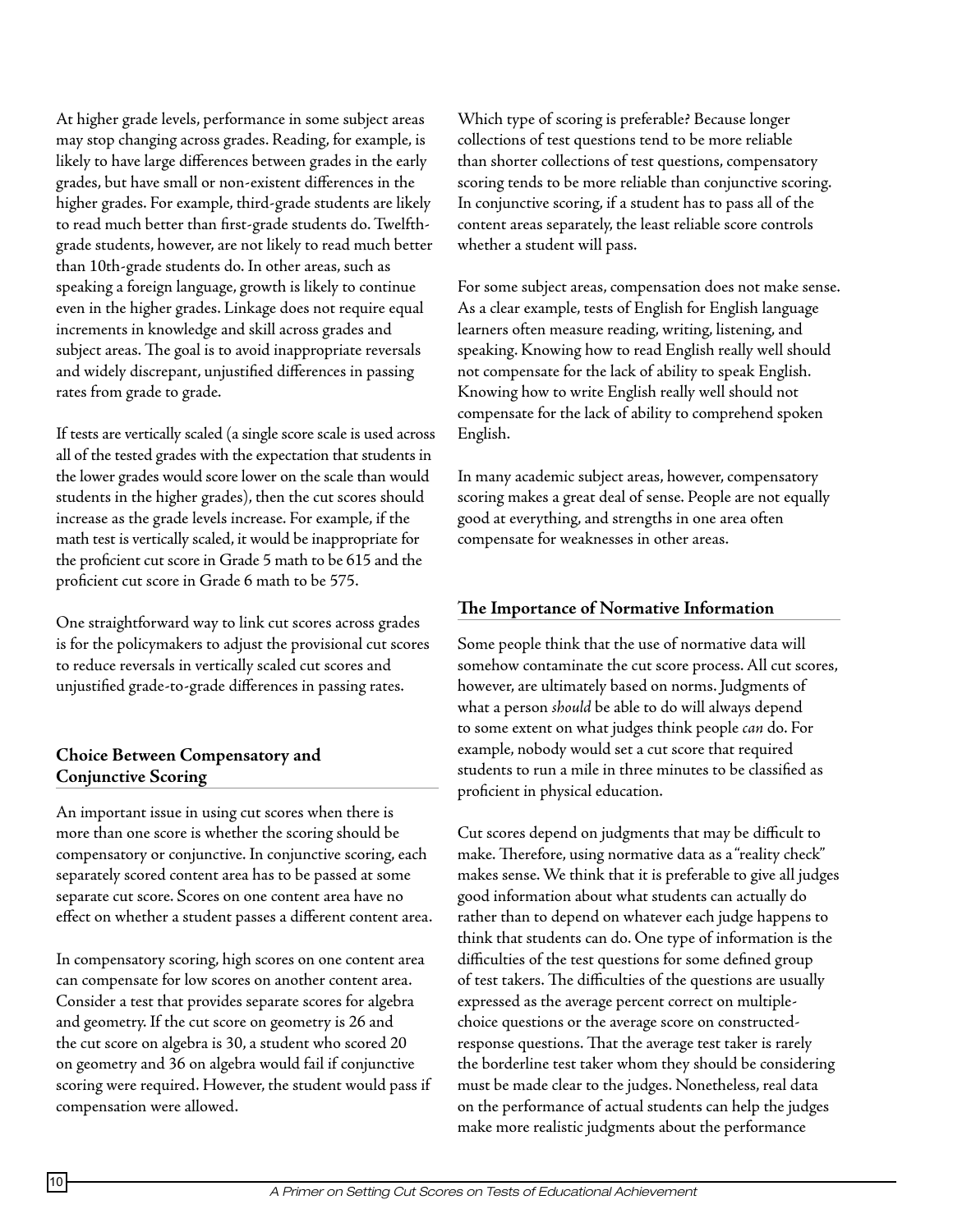of borderline students. Other data that may be shared with the judges are the pass rates that would have ensued if the tentative cut score that resulted from the judges' deliberations had been used. A common practice is to have the judges make their initial judgments in the absence of data, then to share the results of the first round of judgments and discuss normative data with the judges, and then to have another round of judgments.

Even people who agree that normative information should be given to judges disagree about how to do it. Experts in setting cut scores should be consulted to determine what data should be shared for a particular method of setting cut scores, when the sharing of information is most appropriate, and how many iterations of judgments should be completed.

# Methods for Setting Cut Scores

# **Methods Based on Judgments about Test Questions**

(Excerpted from *Passing Scores: A Manual for Setting Standards of Performance on Educational and Occupational Tests*)

The standard-setting methods described in this section are based on the concept of the "borderline" test taker. This test taker is the one whose knowledge and skills are on the borderline between the upper group and the lower group. These methods are based on the idea that, since the test takers who belong in the upper group will tend to earn higher scores than those who belong in the lower group, the passing score should be the score that would be expected from a person whose skills are on the borderline. (The earliest article describing one of these methods [Nedelsky, 1954] referred to this person as the "F-D student.") The judgments these methods require are made in terms of the specific questions on the test.

These methods are relatively convenient and can be applied either before or after the test is administered. In addition, the process of making judgments about test questions focuses the judges' attention closely on the content of the test. Most important, the necessary data — judgments about test questions — can nearly always be obtained.

However, the type of judgment these methods call for is not simply an evaluation of someone's performance that the judge can observe. Instead, these methods call for a much more difficult type of judgment. The judges must decide how a borderline test taker would be likely to respond to each of the questions on the test. Because of the hypothetical nature of these judgments, we believe that these methods need a "reality check." If you use one of these methods, you should supplement it with some kind of information about the actual test performance of real test takers, if you possibly can. And if this additional information indicates that the results of the method do not describe the performance of a borderline test taker, you should be prepared to admit that the method may not have worked well and to choose the cut score in some other way.

#### **Each of these methods consists of five basic steps:**

- 1. Select the judges.
- 2. Define "borderline" knowledge and skills.
- 3. Train the judges in the use of the method you have chosen.
- 4. Collect judgments.
- 5. Choose a cut score by combining the judgments.

The first two steps are the same for all methods (and have been described in earlier sections of this primer). The remaining steps differ.

The three methods we will describe first are named for the people who initially suggested them in books and articles about educational measurement. The methods are known as "Nedelsky's method," "Angoff 's method," and "Ebel's method." Each of the three methods requires a different type of judgment.

#### **Nedelsky's Method**

This method, suggested by Leo Nedelsky in 1954, can be used only with multiple-choice tests, since it requires a judgment about each possible wrong answer. The judge's task is to look at the question and identify the wrong answers that a borderline test taker would be able to recognize as wrong, that is, as not the best of the answers presented. For example, consider the following question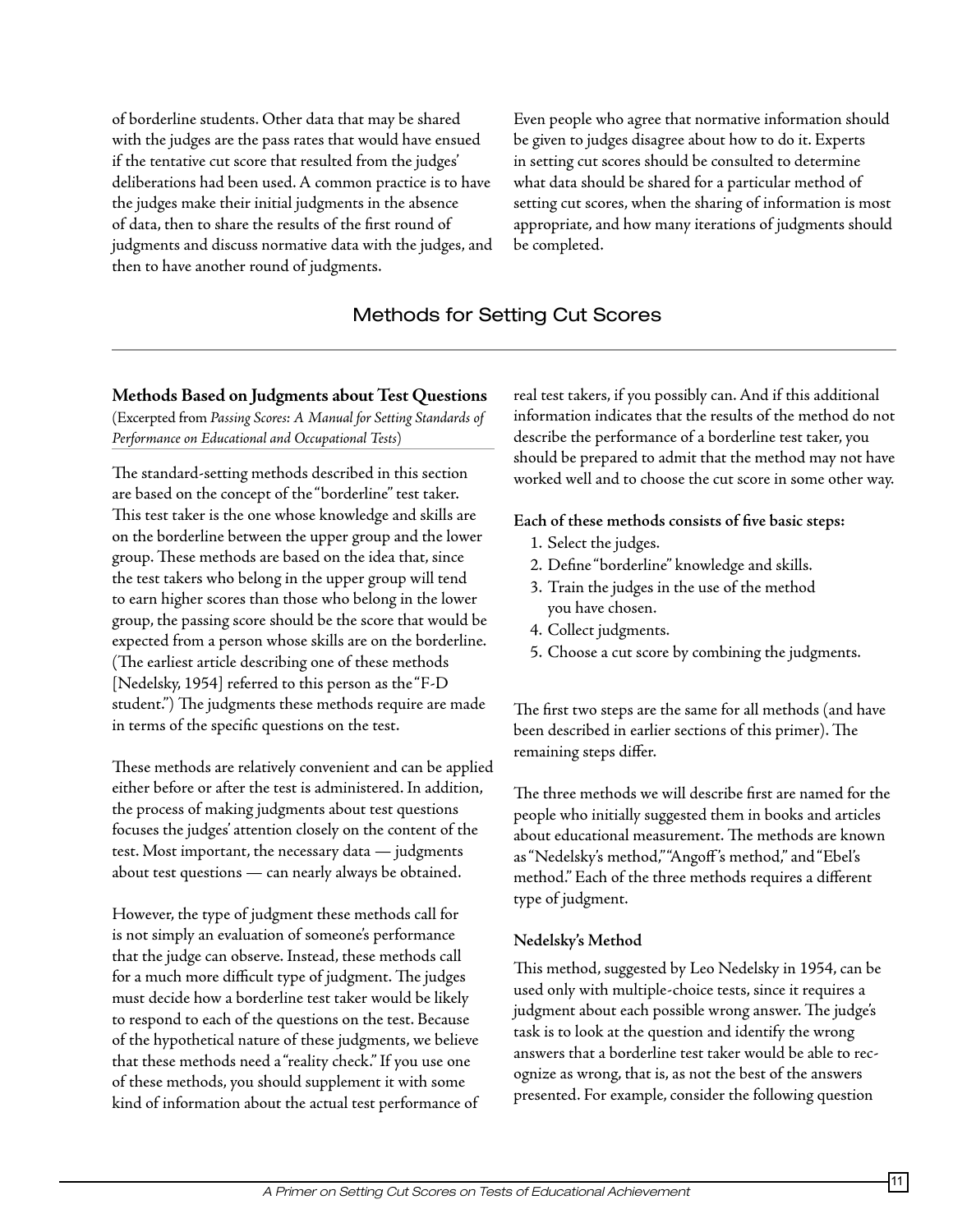from a test of language skills. The test taker's task is to choose the word or phrase that best completes the sentence.

"My music teacher thinks that Marian Anderson sings\_\_\_\_\_\_\_any other contralto he has ever heard."

| $(A)$ more well than $(B)$ better than |                      |
|----------------------------------------|----------------------|
| $(C)$ the best of                      | (D) more better over |

A judge might decide that the borderline test taker would be able to eliminate wrong answers A and D. But the judge might decide that the choice between wrong answer C and the correct answer B is too difficult for the borderline test taker. The judge would then identify answers A and D as being so clearly wrong that the borderline test taker would be able to recognize them as wrong.

#### **Collecting the Judgments.**

Should the judges make their judgments individually or try to reach a consensus? The method seems to work fairly well either way, if the number of judges is not too large. But even with a small number of judges, it may take some time to get a consensus on each test question, and with more judges, it will be even harder to get them to agree. Yet, we believe that the judges can make more valid judgments if they share information and opinions with each other. Therefore, we recommend the following group procedure:

- 1. Have the judges make a set of preliminary judgments for all the questions, working individually and using a pencil to mark the wrong answers the borderline test taker would be able to eliminate.
- 2. Conduct a brief discussion of each question, using the following format:
	- a. Focus the judges' attention on the first wrong answer. Ask how many of them thought the borderline test taker would be able to eliminate it as not the best answer, and how many did not think so.
	- b. If the judges are not unanimous, ask one judge who marked the answer to explain why. Then ask one judge who did not mark that answer to explain why not. Do not try to reach agreement; just allow each point of view to be heard. The judges may or may not be swayed by the comments of their colleagues. Tell the judges they may change their judgments if they want to. Make sure the judges understand that their

judgments are supposed to describe the performance of a borderline test taker.

- c. Go on to the next wrong answer.
- 3. After all the questions have been discussed in this manner, ask the judges to review their decisions and make sure they have marked all the wrong answers they intended to mark and only those answers.
- 4. Collect the judgments.

**To save time, you can use a shortcut version of this technique in which you consider each question as a whole:**

- 1. Ask how many judges eliminated all the wrong answers.
- 2. Ask how many judges eliminated the first wrong answer, how many eliminated the second wrong answer, and so on.
- 3. Ask for one of the judges to explain his or her reasoning in deciding which wrong answers to eliminate.
- 4. Ask for one of the judges who made a different decision to explain his or her reasoning.
- 5. Allow discussion as long as the discussion seems to be productive. Then remind the judges that they can change their judgments if they want to.
- 6. Go on to the next question.

You may find it useful to begin by discussing each wrong answer and then switch, after a few questions, to discussing the question as a whole.

One limitation of this procedure is that it requires all the judges to make their judgments at the same time and place. Another limitation is that, even with the shortcut, it is fairly slow (though not nearly as slow as trying to get a group consensus on each question). For either of these reasons, you may find it necessary to have the judges make their judgments individually, without communicating with each other. If you do, remember that making this type of judgment will probably be an unfamiliar task for the judges. If possible, you should give them the chance to practice the judging task on a sample of the questions and discuss their work with each other before judging the rest of the questions. (This is the procedure Nedelsky recommended.)

One important issue in the application of Nedelsky's method (and of Angoff 's and Ebel's methods) is whether or not to tell the judges the correct answers to the test questions. Giving the judges the correct answers may make the questions seem easier than they are and, therefore, bias the judges in the direction of a higher cut score. If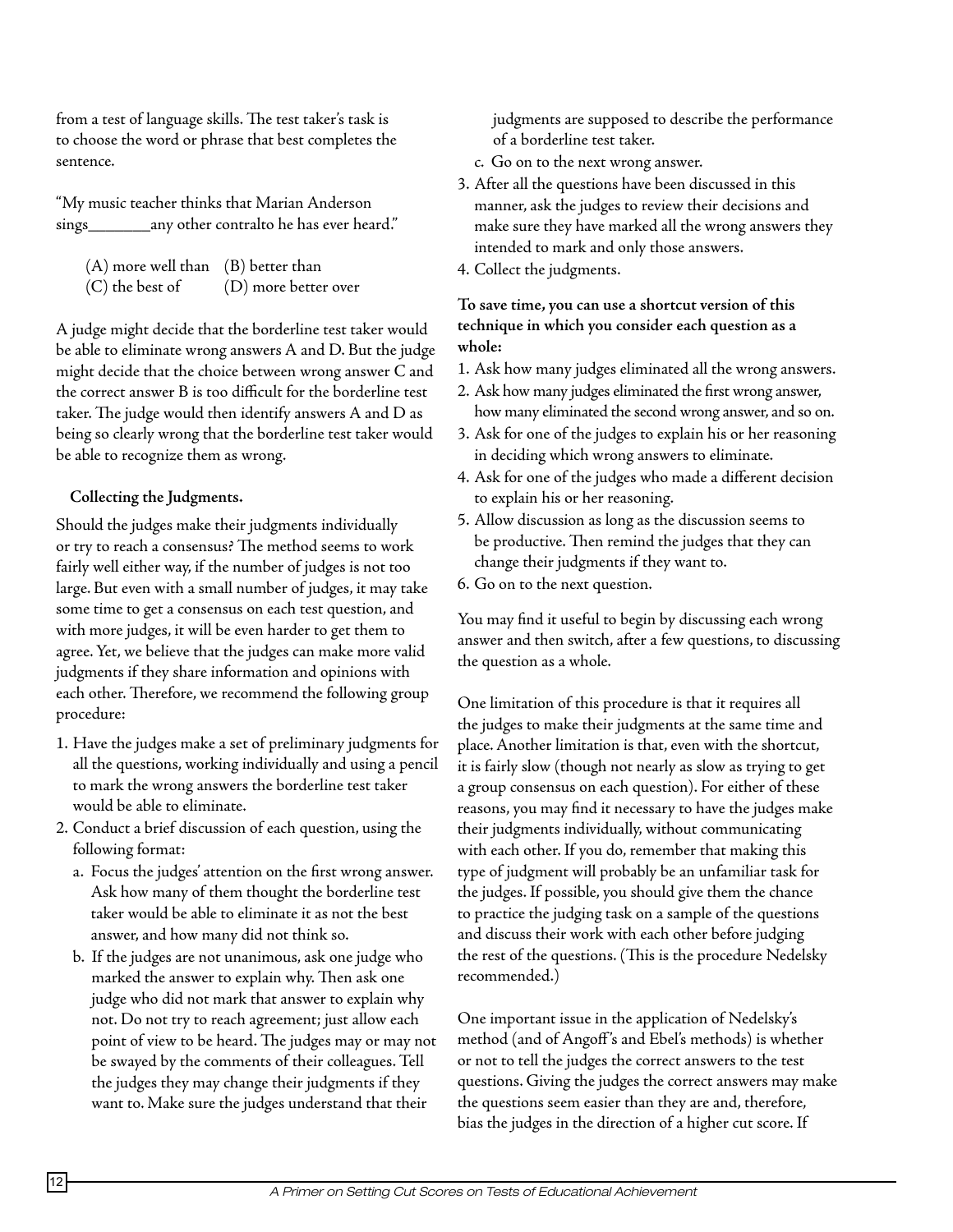you do not give the judges the correct answers, they may judge some of the correct answers to be wrong answers that a borderline test taker would eliminate, but this information can be valuable. If several judges eliminate the correct answer to the same question, that question may be defective. And if one judge eliminates many of the correct answers, that judge may be unqualified.

However, if you do not give the judges the correct answers, the judges may feel that they are being tested and may forget that their judgments are supposed to indicate the responses of a borderline test taker. In addition, the judging process will surely take longer if the judges have to take the extra step of figuring out the right answer to each question. A good solution, if your situation permits it, is to have the judges take the test before the judging session and then give them the correct answers to use while they are actually making their judgments.

#### **Choosing the Cut Score.**

 Nedelsky's method is based on the idea that the borderline test taker responds to a multiple-choice question by first eliminating the answers he or she recognizes as wrong and then guessing at random from the remaining answers. It is relatively easy to find the score that such a test taker would be expected to get, by applying the following rules:

- 1. Under Nedelsky's method, the test taker's expected score for any question is 1 divided by the number of answers the test taker has to guess from.
- 2. To find a test taker's expected score for the whole test, add up that test taker's expected scores for all the individual questions.

For example, if the borderline test taker has eliminated all but three possible answers for a particular question, the individual has one chance in three of choosing the correct answer. Therefore, this person's expected score for that question is 1 divided by 3, or .33.

The calculations we have just described will give you a separate result for each individual judge. How should you combine these scores? One way is simply to average the scores in the usual way: add them up and divide by the number of judges. This type of average is called the *mean*. The disadvantage of using the mean is that it allows one judge with a very high or very low cut score to have a large influence on the result. A second way to combine the scores is to take the *median*. To find the median, first place the scores in order from highest to lowest. (If two judges arrive at the same score, be sure to list it twice, once for each judge.) If the number of judges is an odd number, the median is simply the middle score. If the number of judges is even, the median is halfway between the two middle scores. The disadvantage of using the median is that it disregards a great deal of information by focusing entirely on the middle score.

A third way to combine the scores represents a compromise between the mean and the median. It is called the *trimmed mean*. To compute the trimmed mean, simply eliminate the highest and lowest scores and average the remaining scores in the usual way. Depending on the number of judges, you may choose to eliminate the highest two scores and the lowest two scores, or the highest and lowest three scores, or more. How much "trimming" to do is up to you. (One fairly common practice is to eliminate the highest 25% and the lowest 25% of the scores and average the middle 50%. The resulting statistic is called the "midmean.") If you are going to use the trimmed mean for averaging the scores, you should let the judges know this fact *before* you calculate the cut score from their judgments. Otherwise, the judges with the highest and lowest standards may suspect that you are discriminating against them.

When you have collected the judgments, computed the resulting score for each judge, and combined the results, you will have a consensus judgment of the score that a borderline test taker would be expected to get on the test. Of course, even if this judgment is correct, not every borderline test taker would get this exact score every time he or she takes the test. Rather, this expected score represents the score that is typical of a borderline test taker's performance. If you choose this score as the cut score, a borderline test taker should have a 50% chance of passing the test (if the Nedelsky-type judgments actually do describe the way such a test taker would perform on the test). Therefore, in a fairly large group of borderline test takers, about half would pass the test and about half would fail.

# **Angoff 's Method**

This method, suggested by William H. Angoff in  $1971<sup>2</sup>$ is similar to Nedelsky's method, but it can be used with tests that are not multiple-choice. In Angoff 's method, the cut score is computed from the expected scores for the individual questions, as in Nedelsky's method. However,

<sup>2</sup> Angoff attributed the method to Ledyard Tucker.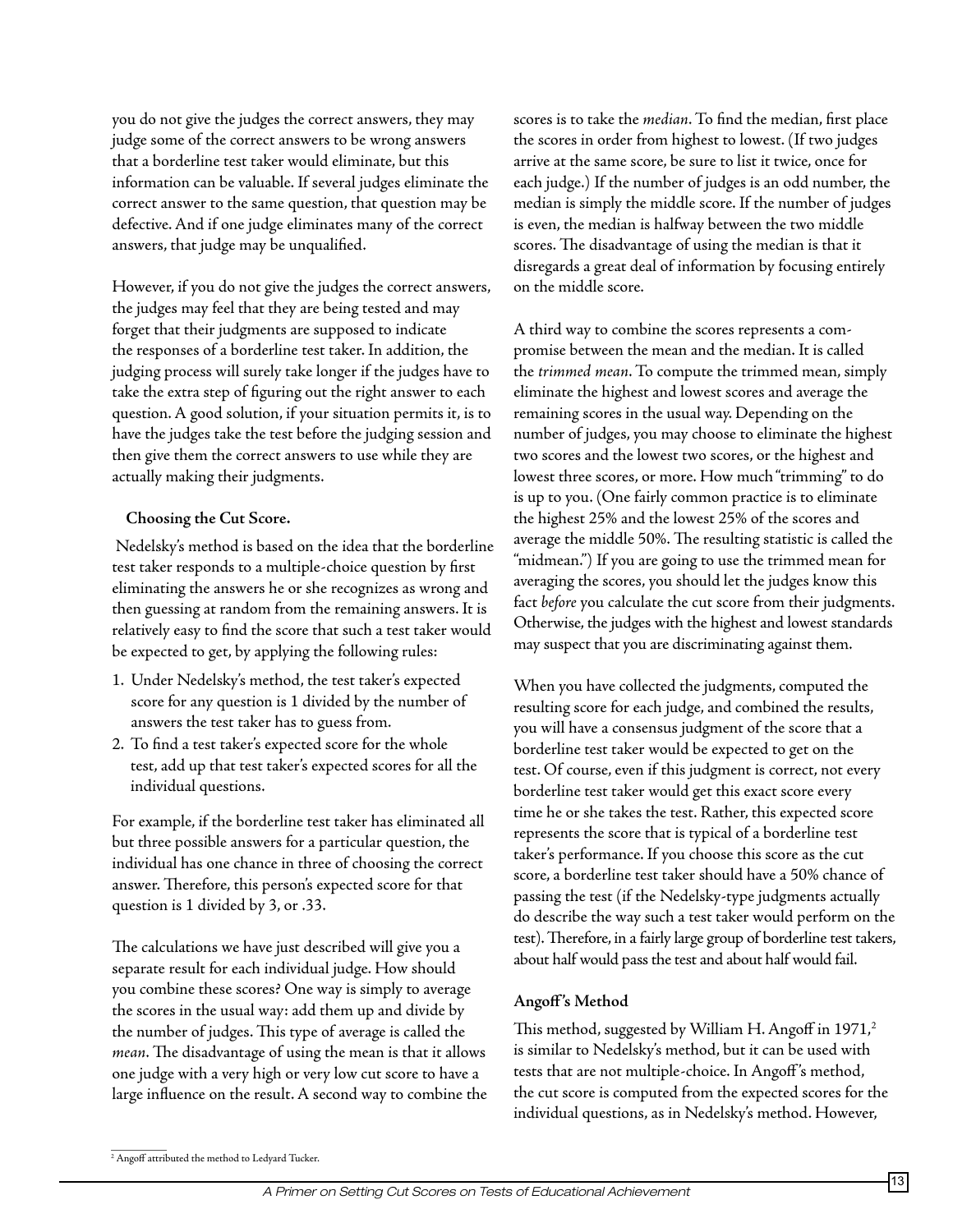Angoff 's method does not require the judge to consider each possible wrong answer separately. Instead, the judge considers each question as a whole and makes a judgment of the probability that a borderline test taker would answer the question correctly. This task may be difficult for some judges. If the judges are not comfortable about making judgments in terms of probabilities, ask them to imagine a group of 100 borderline test takers and decide how many of them would answer the question correctly. Obviously, the easier the question, the higher this number will be. The probability must be between .00 and 1.00. If the questions are multiple-choice, the probability should ordinarily be at least as large as the chance of guessing the correct answer by luck (that is, 1.00 divided by the number of choices).

#### **Collecting the Judgments.**

Should the judges make their judgments individually or try to reach a consensus? Again, we recommend a compromise procedure:

- 1. Have the judges make preliminary judgments for the first few questions only.
- 2. Conduct a brief discussion of each of these questions, using the following format:
	- a. Have each judge announce his or her choice of a probability for each question. Display these numbers so all the judges can see them. If the numbers are all similar (e.g., within 10 or so percentage points), go on to the next question.
	- b. If the numbers are not similar, ask for a judge who chose one of the highest numbers to explain the reasons for choosing a high probability. Then ask for a judge who chose one of the lowest numbers to explain the reasons for choosing a low probability.
	- c. Tell the judges they can change their judgments if they want to. Make sure the judges understand that their judgments are supposed to describe the performance of *borderline* test takers.
- 3. After discussing the first few questions, have the judges make preliminary judgments for the remaining questions.
- 4. Discuss the remaining questions as in step 2, and give the judges a chance to change their judgments if they want to.
- 5. Collect the judgments.

#### **Choosing the Cut Score.**

Finding the expected test score for a borderline test taker is done in basically the same way as in Nedelsky's method. The probability of a correct answer is the test taker's expected score for that question. Simply sum the probabilities for the individual multiple-choice questions to get each judge's estimate of the borderline test taker's expected score for the whole test. You can combine the scores you have computed for the individual judges in the same way as for Nedelsky's method, by computing the mean, or the median, or the trimmed mean.

#### **Ebel's Method**

Unlike the previous two methods, Ebel's method is a twostage procedure. Each judge first classifies the questions into groups and then makes a single numerical judgment for each group of questions. The classification of questions into groups is based on two kinds of judgments about each question: a judgment of its *difficulty* and a judgment of its *relevance* (or importance). Ebel suggested three difficulty levels, labeled "easy," "medium," and "hard," and four relevance categories, labeled "essential," "important," "acceptable," and "questionable." The judge's first task is to classify all the questions in the test. (If you have statistics indicating the difficulty of each question, you may want to make this information available to the judges to help them make the judgments of difficulty.)

The judge's second task is to make judgments about the performance of a borderline test taker. The judge must make one such judgment for each of the 12 blocks of the classification table (except for those that are empty). That is, the judge must make one judgment for the questions classified "essential, easy," another for the questions classified "essential, medium," and so on, all the way down to "questionable, hard." The judgment consists of an answer to the question: "If a borderline test taker had to answer a large number of questions like these, what percentage would he or she answer correctly?"

#### **Collecting the Judgments.**

The group procedure that we recommend for Nedelsky's method and Angoff 's method can be adapted for Ebel's method. However, it will be more complicated, because the judges must make two decisions about each test question — its difficulty and its relevance — and must then make a judgment about the borderline test taker's performance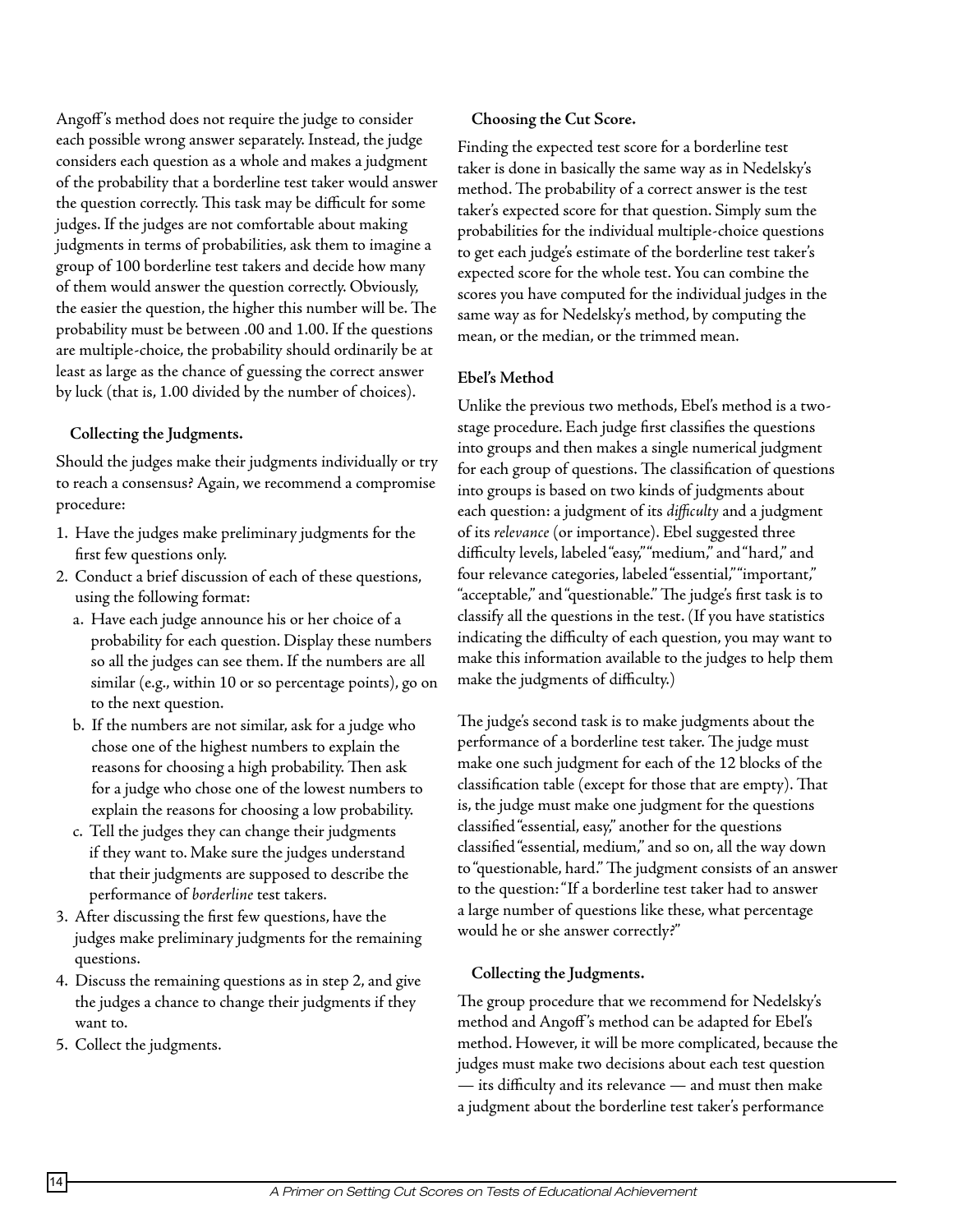on each of the 12 groups of questions. If you use this procedure for Ebel's method, we recommend applying it separately to each of the two stages of Ebel's method. The resulting procedure would be as follows:

- 1. Have the judges make a preliminary classification of the test questions into the 12 categories, working individually.
- 2. Conduct a brief discussion of each question, using the following format:
	- a. Ask how many judges classified the question as "easy," as "medium," and as "hard." If the judges were not unanimous, ask one judge who classified the question as "easy" to explain why. Do the same for "medium" and "hard."
	- b. Ask how many judges classified the question as "essential," as "important," as "acceptable," and as "questionable." If the judges are not unanimous, ask one judge who chose each category to explain why.
	- c. Give the judges a chance to reclassify the question if they want to.
- 3. Have the judges make a preliminary judgment, for each of the 12 categories, of the percentage of such questions a borderline test taker would answer correctly.
- 4. Conduct a brief discussion for each of the 12 categories, using the following format:
	- a. Have each judge announce his or her choice of a percentage for that category.
	- b. Ask a judge who chose one of the highest numbers to explain the reasons for choosing a high percentage. Then ask a judge who chose one of the lowest numbers to explain the reasons for choosing a low percentage.
	- c. Tell the judges they may change their judgments if they want to. Make sure the judges understand that the judgments are supposed to describe the performance of a *borderline* test taker.
- 5. Collect the judgments.

# **Choosing the Cut Score.**

To find the expected test score for a borderline test taker, use the following procedure:

- 1. Multiply the judged percentage correct for the first category ("essential, easy") by the number of questions in that category to get the test taker's expected score for the first category.
- 2. Repeat step 1 for each of the other 11 categories.

3. Add the expected scores for the 12 categories to get the expected score for the whole test.

You can combine the scores you have computed for the individual judges in the same way as for Nedelsky's method or Angoff 's method, by computing the mean, or the median, or the trimmed mean.

# **Methods Based on Judgments about Individual Test Takers** *(Excerpted from Passing Scores)*

The methods presented in this section are based on information about individual test takers. They require two types of information about each test taker: (1) the person's test score, and (2) a judgment of the adequacy of the test taker's knowledge and skills. These methods include the Borderline Group method and the Contrasting Groups method. The main advantage of these methods is that they depend on actual test takers or the products of their work rather than on a hypothetical group of test takers. Furthermore, people in our society are accustomed to judging other people's skills as adequate or inadequate for some purpose, especially in educational and occupational settings. Teachers judge the skills of their students, supervisors judge the skills of the workers they supervise, and professionals judge the skills of their colleagues. Therefore, making this type of judgment is likely to be a familiar and meaningful task.

The judgments used in these methods should meet the following four requirements:

- 1. The judgments must be made by persons who are qualified to make them.
- 2. The judgments must be judgments of the knowledge and skills the test is intended to measure.
- 3. The judgments must reflect the test takers' skills at the time of testing.
- 4. The judgments must reflect the judges' true opinions about the test takers' relevant knowledge and skills.

The first requirement applies to any method of choosing a cut score: the judgments must be made by qualified persons. With methods based on judgments of individual test takers, two kinds of qualifications are necessary: (1) the judges must be able to determine each test taker's knowledge and skills, and (2) the judges must know what level of knowledge and skill a person passing the test should have. It is important that the judges have both these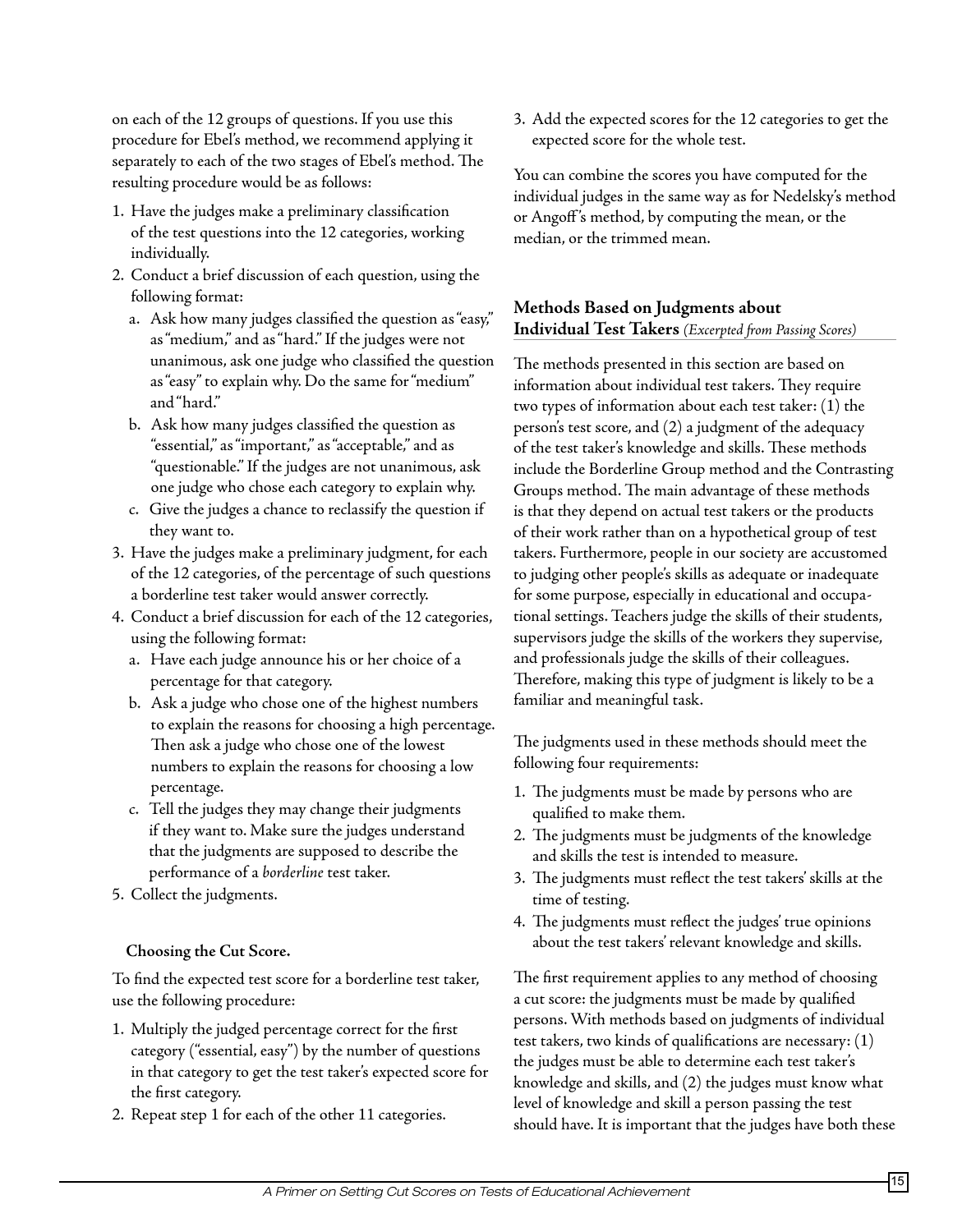qualifications. If you cannot find judges who have both, you may be able to design the standard-setting process so as to provide the information that the judges lack. That is, you can choose judges who are familiar with the test takers' knowledge and skills and make them aware of the level of knowledge and skills that will be required. Alternatively, you can choose judges who understand the level of knowledge and skills required and give them the opportunity to observe the test takers' knowledge and skills.

If the test takers are students, their teachers or instructors may be able to provide informed judgments of their knowledge or skills. In this case, it is a good idea to tell the teachers not to make any judgment of a student whose skills they have not had the chance to observe adequately. The same principle applies when you are asking supervisors to judge the workers they supervise, or when you are asking test takers to judge their peers.

In some cases the test takers themselves may provide the judgments of their own knowledge and skills. For example, suppose an instructor wants to use a math test to determine whether students' math skills are adequate for a technical training course. The instructor could give the test to all the students at the beginning of the course the first time it is given. After the students have progressed far enough in the course to need those skills, the instructor could ask the students to make a judgment: "Do you feel that your math skills at the time you began this course were adequate for the course?" The instructor could then use those judgments to set a cut score on the test for the next group of students applying for the course. Notice that in this example the students would meet both qualifications for judges: They would be aware of their own skills and of the level of skill required.

If the judges are not already familiar with the test takers' knowledge and skills, you will have to give them a chance to observe a demonstration or an example of the product of each test taker's knowledge and skills. For example, if the test takers are x-ray technologists, the judges can observe their procedure and inspect some of the x-ray pictures they have taken. While you may not be able to arrange for observations of all the test takers, you may be able to get observations of a sample of the test takers.

What if the test itself is the best available indication of the test takers' skills? In this case, the judges can base their judgments on an observation of the test takers' actual test performance, not the test score, but the performance itself. For example, when an essay test is used to test students' writing skills, the judges can read the students' essays. For a test of foreign-language speaking ability or musical performance, the judges can listen to the actual performance, or a portion of it (either live or recorded).

A second requirement is that the judgments must be based on the skills and knowledge the test is intended to measure. The problem is that judgments of individuals' skills may be affected by factors that are irrelevant to the purpose of the test. For example, teachers who are asked to judge their students' skills in English composition may allow their judgments to be influenced by the students' understanding of literature, their penmanship, their punctuality in completing assignments, their class participation, and so on. Instructions to the judges can help to reduce the influence of these irrelevant factors. The judges must understand clearly which characteristics of the test takers they should judge and which they should disregard.

A third requirement is that the judgments must reflect the test takers' skills at the time of testing. If the judgments are based on the judges' familiarity with the test takers' knowledge and skills, the judgments should be made as close to the time of testing as possible. If the judgments are based on a special observation, the performance that the judges observe should be done as close to the time of testing as possible. (If this performance is recorded in some way, it can be observed and judged at a later time.)

There is one exception to this requirement. If the test is intended to predict the test takers' skills at some future time, then the judgments should be made at that future time. For example, if a test is intended to predict success in a training course, the judgments would have to be made at the end of the training course.

A fourth requirement is that the judgments must reflect the judges' true opinions. It is important to make sure that the judges have no personal incentive to be especially strict or especially lenient in judging the test takers' skills. For example, when teachers are being asked to judge their students' skills, the teachers may suspect that their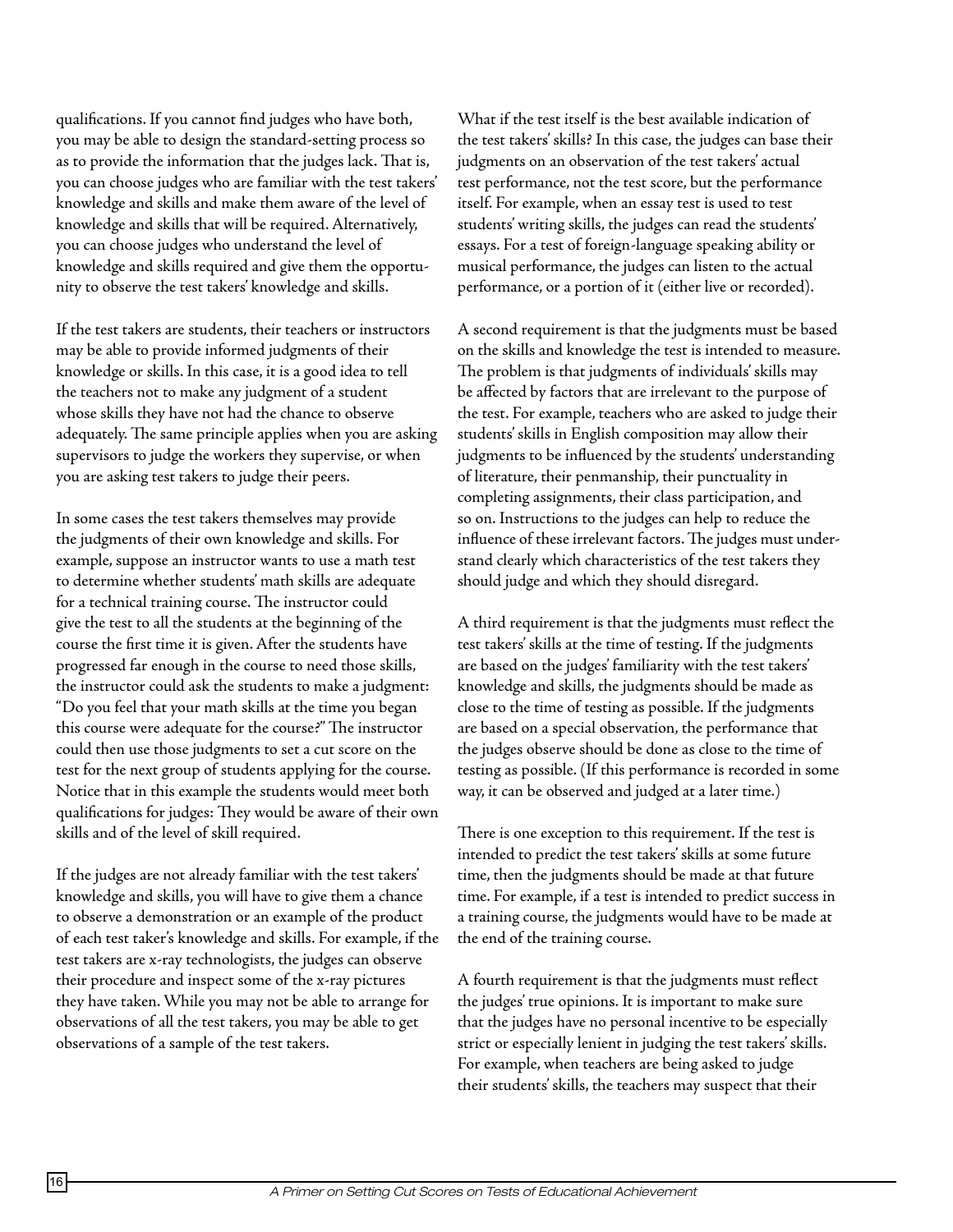judgments will be used to evaluate the effectiveness of their teaching. The best precaution against this sort of misunderstanding is to make sure the judges understand how their judgments will be used. They should realize that by participating in the standard-setting exercise, they are assuring that the cut score will reflect their own individual standards.

We strongly recommend that the judges *not* know the test takers' test scores until after the judging process is complete. Even if the judgments are based on a performance that is part of the test itself, they should be judgments of the performance, not of the test scores. The danger is that a judge who knows the test takers' scores may use the scores of the first few test takers to establish a standard and then judge the rest of the test takers by comparing their test scores with those of the first few. If the first few test takers are not typical, all of the remaining judgments will be distorted. But if the judges do not have access to the test scores, they will have to judge each test taker individually, and the standard-setting procedure will work the way it is supposed to.

#### **The Borderline Group Method**

This method is based on the idea that the cut score should be the score that would be expected from a test taker whose skills are "on the borderline" — not quite adequate and yet not really inadequate. In this respect it resembles the methods based on judgments of test questions. However, instead of asking the judges to make educated guesses about the way a borderline test taker would perform, this method calls for the judges to identify actual test takers as "borderline" in the knowledge and skills the test measures. The judges do not have to judge all of the test takers or even a representative sample of them. They need only identify the ones who, in their judgment, best fit the definition of a borderline test taker. You then set the cut score at the median score (the 50th percentile) of this "borderline group." The main advantage of this method is its simplicity. It is easy to use and easy to explain. The main disadvantage of this method is that borderline test takers usually are a small percentage of all the test takers. The judges may have trouble identifying test takers who are truly "borderline."

You can apply the Borderline Group method by the following sequence of steps:

- 1. Select the judges.
- 2. Define adequate, inadequate, and "borderline" levels of the skills and knowledge tested.
- 3. Identify "borderline" test takers.
- 4. Obtain the test scores of the "borderline" test takers.
- 5. Set the cut score at the median test score of the borderline group. This is the score that divides the group exactly in half, i.e., half the members above and half below.

The reason for using the median, rather than the mean (the usual "average"), is that the median is much less affected by a few extremely high or extremely low scores. This feature of the median is especially important for the Borderline Group method, because a test taker with a very high or very low score is likely to be someone who did not really belong in the borderline group.

If most of the test scores of the borderline group are clustered close together, then the method is working well. But if the scores of the borderline group are spread widely over the range of possible scores, then the method is not working well. What can cause the Borderline Group method to work poorly?

- 1. The borderline group may include many test takers who do not belong in it. The judges may have identified several test takers as "borderline" because their skills were difficult to judge.
- 2. The judges may be basing their judgments on something other than what the test measures.
- 3. The judges may differ considerably in their individual standards for judging the test takers.

You may be able to avoid the first problem by reminding the judges not to include in the borderline group any test takers whose skills they are not familiar with. You can minimize the second and third problems by giving the judges appropriate instructions and by getting them to agree with each other, before making their judgments, on a definition of "borderline" knowledge and skills.

# **The Contrasting Groups Method**

This method is based on the idea that the test takers can be divided into two contrasting groups — a "qualified" group and an "unqualified" group<sup>3</sup> — on the basis of the judgments of their knowledge and skills. Once you have divided the test takers into these two groups, you can consider all the test

<sup>&</sup>lt;sup>3</sup>The method can be used with any contrasting groups such as basic and proficient or proficient and advanced.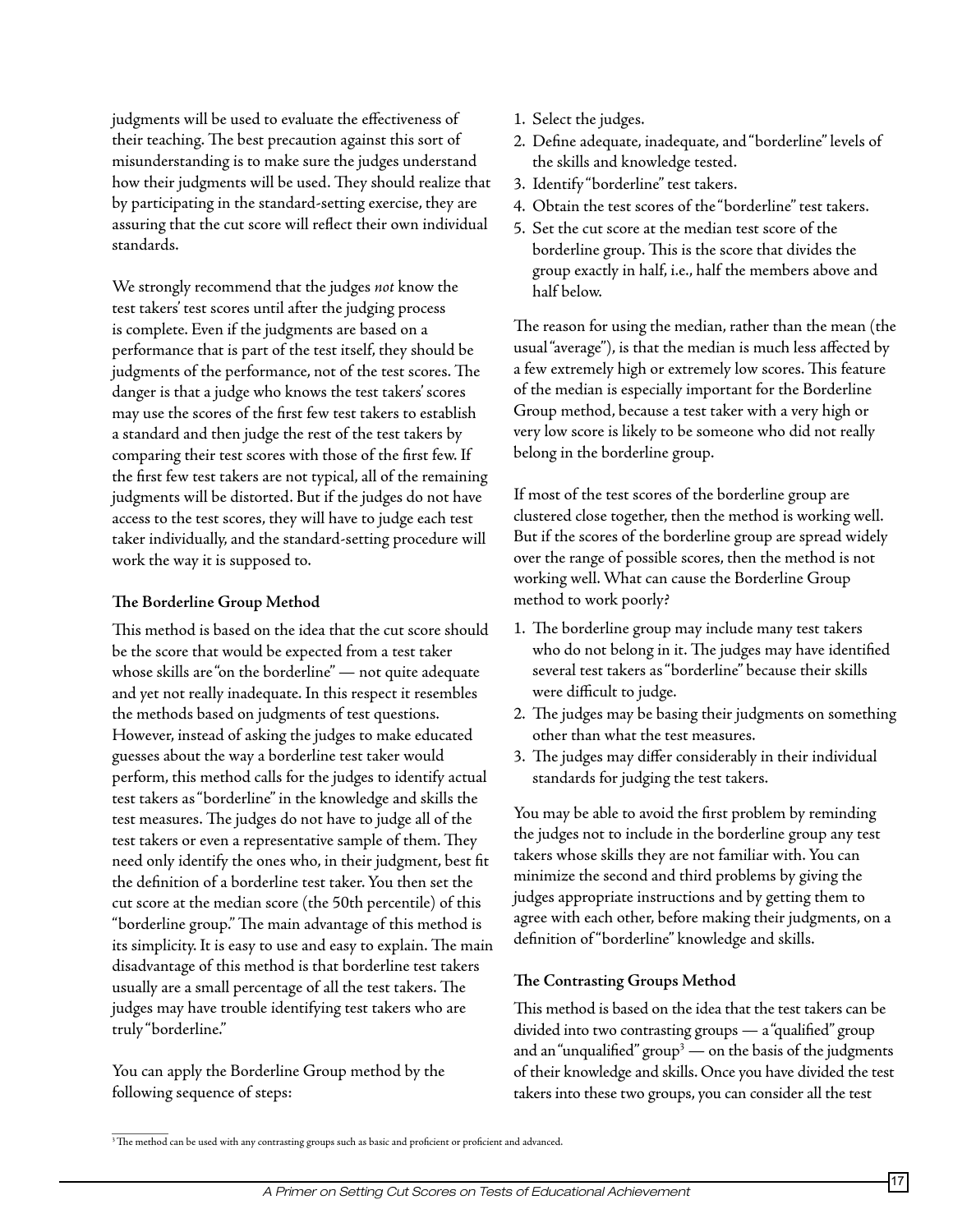takers with a particular test score and ask, "Are the majority of them qualified or unqualified?" Most of the test takers with very high scores will be in the "qualified" group. As you go down the score scale, the proportion of the test takers who are "qualified" will decrease. At the lowest score levels, the "unqualified" test takers will outnumber the "qualified" test takers. One obvious choice for a cut score would be the score at which there are just as many "qualified" test takers as "unqualified" test takers.

In many cases it will not be practical to get judgments of all test takers in the population. You may have to settle for judgments of a sample of the test takers. How should you choose the sample? If you have to choose the sample of test takers before you have given the test, you can choose them at random (for example, by lottery) from among all the people who will be taking the test. But if you can choose them after they have taken the test, there is a better way. You can choose the test takers so that their scores are spread evenly throughout the portion of the score range where the cut score might possibly be located. For example, on a 100-question test, you might choose 10 test takers from each 5-point score interval (31–35, 36–40, etc.). The important principle to remember is that the sample of test takers you select *at each score level* must be representative of all the test takers at their score level.

#### **You can apply the Contrasting Groups method by the following sequence of steps:**

- 1. Select the judges.
- 2. Define adequate and inadequate levels of the knowledge and skills tested.
- 3. Select the sample of test takers whose skills will be judged. (Omit this step if you can get judgments of all the test takers.)
- 4. Obtain the test scores and the judgments of the test takers you have selected. Do *not* let the judges know the test takers' scores.
- 5. Divide the test takers at each score level into "qualified" and "unqualified" groups on the basis of the judgments. Compute the percentage of the test takers at each score level who are in the "qualified" group. (If you do not have several test takers at each score level, combine score levels into larger intervals before you do this calculation.)
- 6. Use a "smoothing" method (explained below) to adjust the percentages you have computed.
- 7. Choose the cut score on the basis of the "smoothed" percentage.

# **"Smoothing" the Data.**

 When you compute the percentage of the test takers at each score level who are "qualified" (step 5 above), you may find that the percentage does not increase steadily from one level to the next. Instead, it may follow a zigzag pattern. This kind of result is especially likely if the number of test takers at each score level is small. It seems reasonable to assume that if you could get judgments of all possible test takers, the percent-qualified would increase steadily from one score level to the next (possibly leveling off at the highest and lowest levels). What you need, then, is a way to adjust the percentages to bring them closer to what you would have found if you had obtained test scores and judgments of all possible test takers.

The general term for adjustments of this kind is "smoothing." There are several techniques for smoothing observed percentages. Some smoothing techniques involve complex calculations, but others are extremely simple. All smoothing methods are based on the idea that the judgments of test takers at each test score level tell you something about the knowledge and skills of test takers at nearby test score levels. One smoothing method that is easy to apply is to draw a graph showing the percentages as points. Then try to draw a smooth curve that comes as close to the points as possible. If the number of test takers varies from one level to the next, try to get the curve closer to the points that represent larger numbers of test takers. This technique is called "graphic smoothing." It is somewhat subjective; that is, different people applying the method could come up with slightly different results. Nevertheless, it works well; that is, it produces results that are very similar to the results of the more objective methods of smoothing.

Another simple smoothing method is to replace the observed percentage at each test-score level with the average of the percentages for that score level and the two adjacent score levels. For example, the "smoothed" percent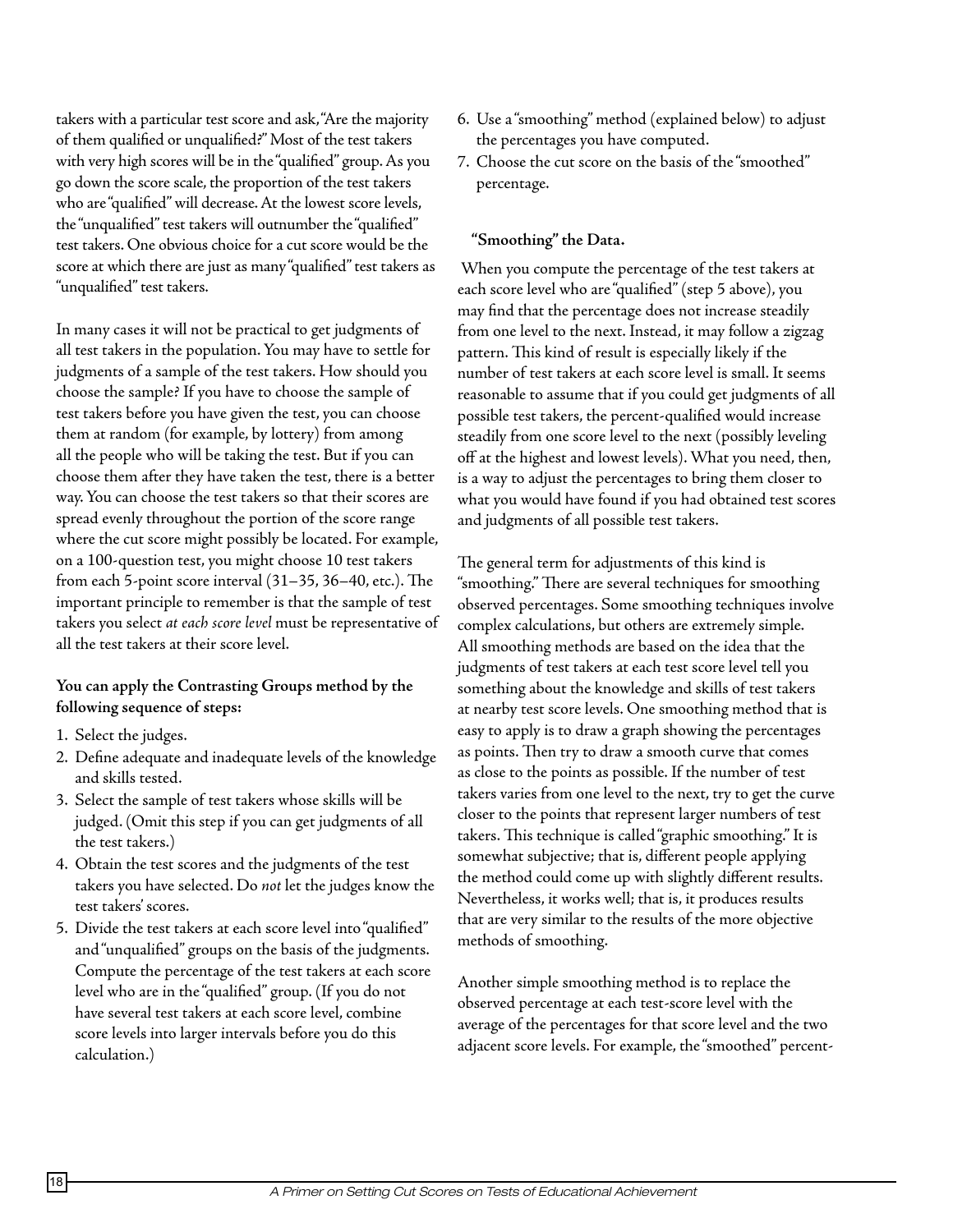qualified for test-score level 86 would be the average of the percentages for test-score levels 85, 86 and 87.

An improvement on this method is to weight each percentage by the number of test takers at each score level. This procedure has the effect of combining the test takers at the three adjacent score levels and computing the percent-qualified for this enlarged group. The "moving average" cannot be computed at the very lowest and highest test-score levels, but this limitation should not often present a serious problem in setting cut scores.

Different smoothing methods can result in different cut scores. Although these differences will tend to be small, you may want to keep the process as objective as possible by specifying which smoothing method you will use before you collect the data. You may find that the resulting curve is not as smooth as you would like, but you will be protected against the charge that you deliberately chose a smoothing method that would produce a particular cut score.

# **Choosing the Cut Score.**

The final step in applying the Contrasting Groups method is the choice of the cut score. One logical choice is the test score for which the "smoothed" percent-qualified is exactly 50%. At any lower test-score level, a test taker is more likely to be judged unqualified than qualified, while the reverse is true at any higher test-score level.

The rationale for setting the cut score at the test score that corresponds to a 50% chance of being judged as qualified is based on the assumption that the two types of possible wrong decisions about a test taker are equally serious. But what if they are not? For example, what if it is twice as bad to pass an unqualified test taker as it is to fail a qualified test taker? In this case, the cut score should be higher, but how much higher? Statistical decision theory (which, at its simplest levels, is really common sense expressed in mathematical language) provides an answer to this question.

The answer is based on the idea that your choice of a cut score should depend on the total harm from all the wrong decisions you can expect to make. If it is twice as serious to pass an unqualified test taker as it is to fail a qualified test taker, then passing an unqualified test taker would be exactly as bad as failing two qualified test takers. The

best choice for the cut score would be the test score at which there are exactly two qualified test takers for every unqualified test taker. This would be the test score that corresponds to 67%-qualified. By similar reasoning, if it were three times as bad to pass an unqualified test taker as to fail a qualified test taker, the cut score would be the test score at which qualified test takers outnumber unqualified test takers by three to one. That is, the cut score would be the test score that corresponds to 75%-qualified. On the other hand, failing a qualified test taker might be the more serious of the two types of errors (for example, if you were testing to determine whether a student will receive an expensive remedial training program). In this case, you might want to lower the cut score to the test-score level where unqualified test takers outnumber qualified test takers by two to one or three to one. In practice, you may find it simpler to ask yourself (and any other persons who are responsible for choosing the cut score) such questions as: "Suppose you had a group of 100 people and you knew that 50 were qualified and 50 were unqualified. If you had to pass all 100 or fail all 100, which would you do?"

If your answer would be "Fail them," then ask the same question for a group of 70 qualified persons and 30 unqualified persons. If your answer would now be "Pass them," ask the same question for a group of 60 qualified persons and 40 unqualified persons. Keep adjusting the percent-qualified in this way until you have found the value at which you cannot decide whether to pass the group or fail the group. The test score that corresponds to this percent-qualified will be the score at which you cannot decide whether a test taker should pass or fail — that is, the cut score.

# **Some Newer Methods of Setting Cut Scores**

This section describes three methods of setting cut scores that were developed or refined after *Passing Scores* was published. The newer methods discussed in this section are:

- an extension of the Angoff method
- the Bookmark method
- the Body of Work method

The newer methods of setting cut scores are not necessarily better than the older methods in all situations. An expert in setting cut scores will be helpful in determining which method to use under specific circumstances.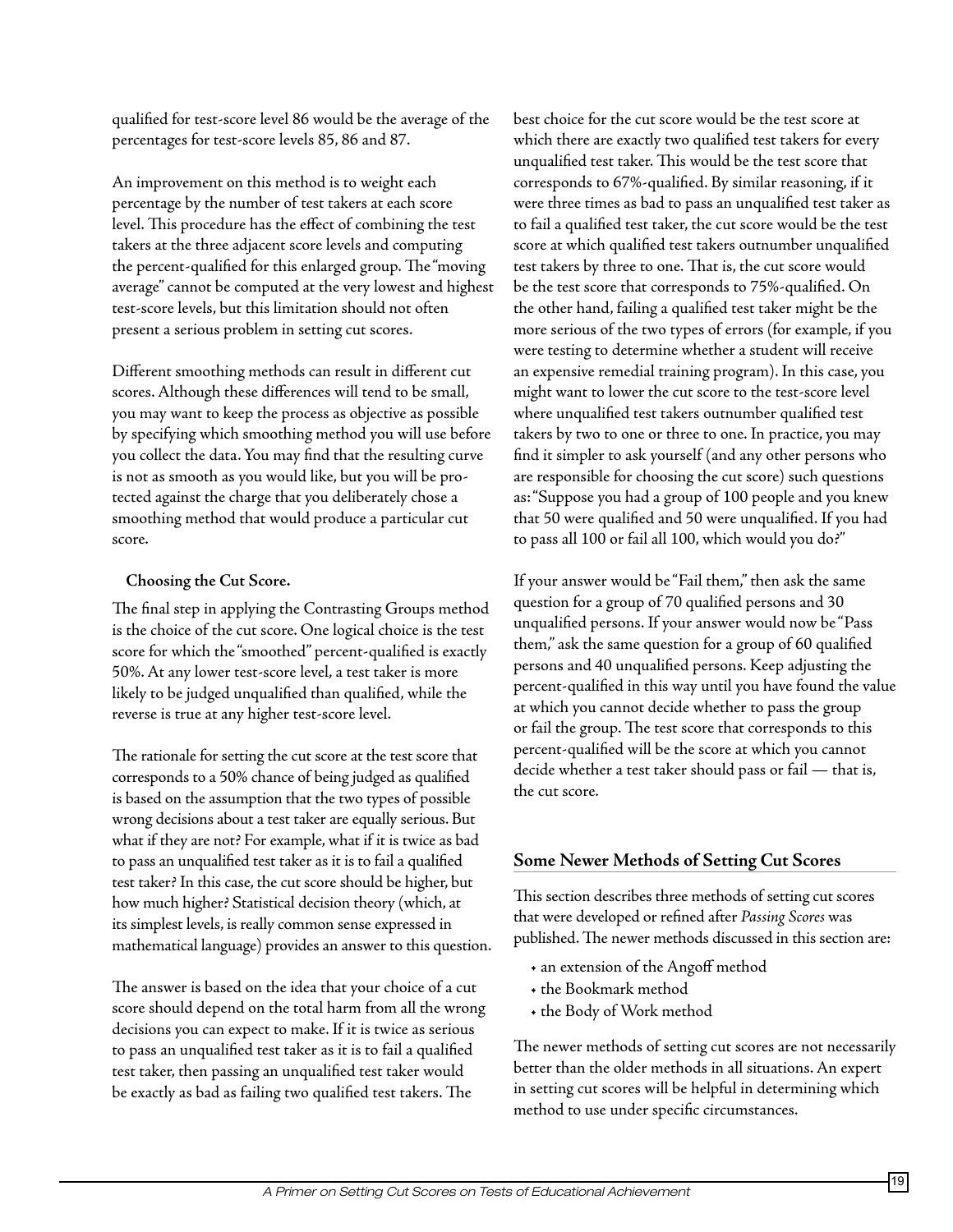#### **Extension of the Angoff Method**

The extension of the Angoff method can be applied to constructed-response questions, such as essays. When judges estimate the probability that borderline test takers will answer a multiple-choice question correctly in the traditional Angoff method, they are actually estimating the expected average score of the borderline test takers for the question. Therefore, a straightforward extension of Angoff 's method for constructed-response questions is to have the judges estimate the average score that borderline test takers would obtain on each constructed response question. For example, if the question is worth 6 points, some judges may estimate that the average score of borderline test takers will be 2. Other judges may estimate that the average score of borderline test takers will be 3, just as judges' estimates differ for multiple-choice questions. The estimates of the judges are averaged by using the mean, median, or trimmed mean, as is done for multiple-choice questions. The method can be combined with the traditional Angoff method if a test has both multiple-choice and constructed-response questions. The extended Angoff method shares the advantages and disadvantages of the traditional Angoff method and should be applied following the steps described in the excerpts from *Passing Scores*.

#### **The Bookmark Method**

The Bookmark method is used with tests that have been scored using item response theory (IRT). $\rm ^4$  The Bookmark method, introduced in the mid 1990s by Lewis, Mitzel, and Green, has become very popular among state assessment programs. The Bookmark method requires placing all of the questions in a test in order by difficulty from easiest to hardest. Judges are asked to place a "bookmark" at the point between the hardest question borderline test takers would be likely to answer correctly<sup>5</sup> and the easiest question the borderline test takers would not be likely to answer correctly.

Constructed-response questions are included once in the ordered booklet of test questions for each point it is

possible to score on the question. That is, a constructedresponse question with possible scores of 1, 2, and 3 would appear in the ordered test booklet three times at the difficulty associated with obtaining each score. (This makes sense because it is harder to score 3 points than it is to score 2 points, and harder to score 2 points than it is to score 1 point.)

An "item map" accompanies the ordered test booklet. The "map" includes information on the content measured by each question, information about each question's difficulty, the correct answer for each question, and where each question was located in the test booklet before the questions were reordered by difficulty.

#### **Collecting the Judgments.**

The judges are asked to start with the first question and ask themselves if a borderline test taker is likely to answer that question correctly. If the answer is "yes" they proceed to the next question. At the first question they answer "no" they place their bookmark. The facilitator should instruct the judges to continue further into the booklet after the bookmark to ensure that they would also say "no" to the questions following the bookmark. Also, if more than one cut score is being set, the judge would continue through the booklet asking the same question for the borderline student in the next higher level.

Judges should discuss why a borderline student would or would not be able to answer specific questions correctly or reach a particular score on the constructed-response questions. They should also discuss their bookmark locations with the other judges. The judges should have the opportunity to adjust their bookmarks after the discussion. Applications of the Bookmark method generally involve the sharing of data on the difficulty of the questions and on the effects of placing the bookmark at various places. There are generally iterations of the judgmental process after the data have been shared.

#### **Choosing the Cut Score.**

Using IRT, measurement experts can translate the location of each judge's bookmark to a cut score on the reporting

<sup>4</sup> IRT is based on the relationships among the difficulty of a test question, a test taker's ability, and the likelihood that the test taker will answer the question (called an "item") correctly. For example, the easier a question is, the more likely it is that a test taker will answer it correctly. Also, the more able a test taker is, the more likely it is that the test taker will answer the question correctly. IRT quantifies the relationships using a mathematical model. IRT allows measurement experts to estimate the score that a test taker of known ability would obtain on a test.<br><sup>5</sup> The developers of the method defin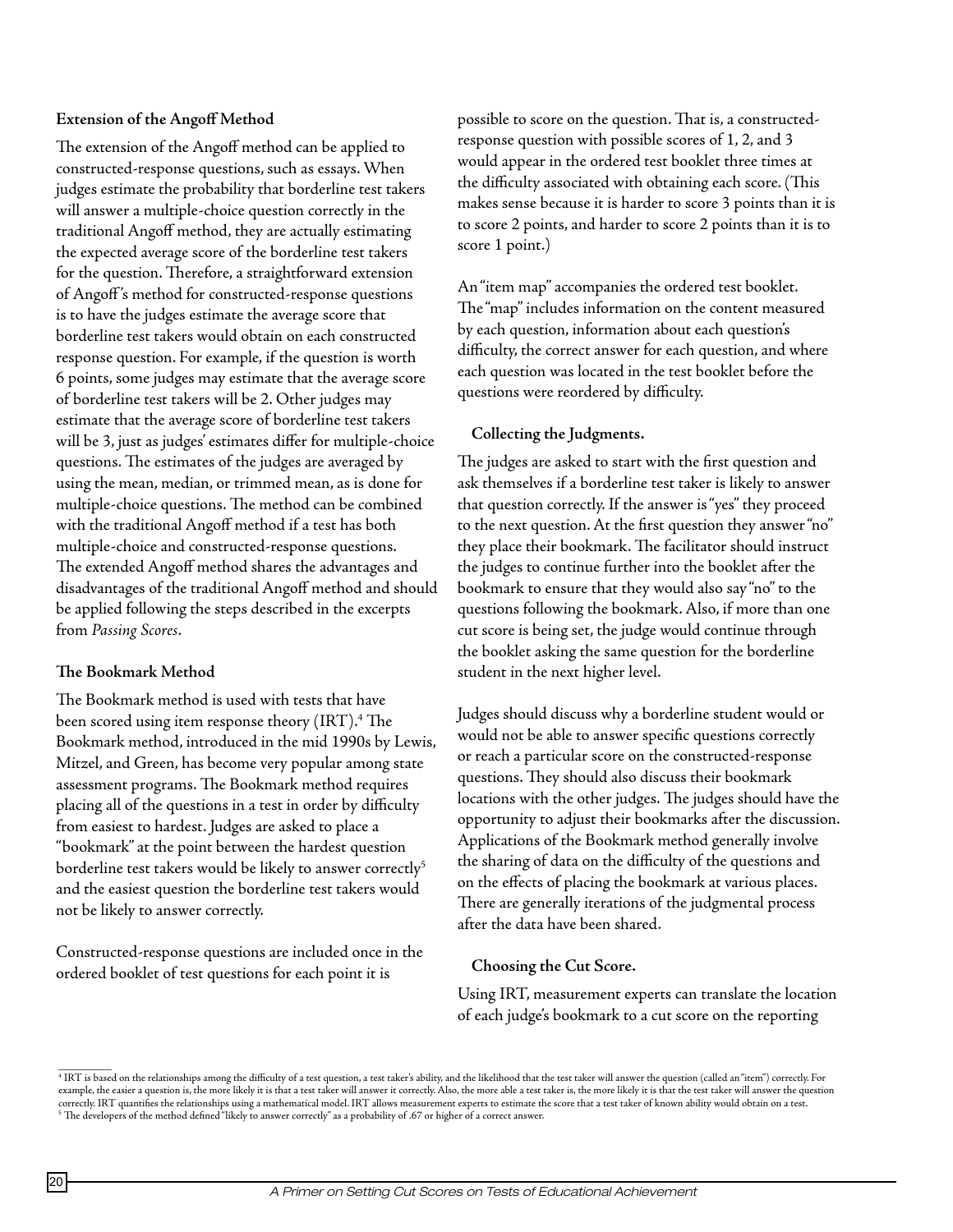scale for the test. As with the other methods, the judges' cut scores can be combined using the mean, median, or trimmed mean to obtain a group cut score, although, typically, the median is used for the Bookmark method.

The Bookmark method requires less data entry than other question-judgment methods, takes less time for judges to complete their tasks, and can be used with all types of questions.

# **Body of Work Method**

One type of contrasting groups methodology recently applied to K–12 testing is the Body of Work method. It was described in the early 1990s by Kahl, Crockett, DePascale, and Rindfleisch. This method is used when there are products of test takers' work that can be evaluated, such as essays. The method is difficult to apply with multiple-choice questions alone. The Body of Work method is a holistic procedure in which the judges review all of the test questions and all of a student's responses to the questions.

All of a student's responses to the test questions are placed in what is called a "response booklet." Judges examine an entire student response booklet and match the knowledge and skill demonstrated in the responses to a performance level. The Body of Work method usually includes three rounds of judgments: a training exercise, a range-finding stage, and a pinpointing stage.

The judges begin with the training exercise in which they examine 5–8 response booklets and match them to performance levels. They then share their results with the other judges and discuss the outcomes. The judges are not told the scores of the booklets until the discussion period.

After completing the training exercise, judges typically review 30 or so response booklets in a range-finding round, again categorizing each booklet into its performance level without knowledge of the scores. The response booklets used should represent the range of possible scores. Judges discuss their ratings and re-categorize the papers as they desire.

The results of the range-finding round can be used to determine roughly where each cut score will be by an

examination of the distributions of scores of the response booklets placed in each performance level. The task is to find the scores or score ranges that best separate the performance levels. For example, consider the following results:

- All booklets scoring under 46 points were placed in the basic level by all judges.
- Booklets scoring 46–60 points were placed in the basic level by some judges *and* in the proficient level by other judges.
- Booklets scoring 61–71 points were placed in the proficient level by all judges.
- Booklets scoring 72–85 points were placed in the proficient level by some judges *and* in the advanced level by other judges.
- Booklets scoring over 85 points were placed in the advanced level by all judges.

The distribution of scores in each level indicates that the cut score between basic and proficient is somewhere between 46 and 60 points, and the cut score between proficient and advanced is somewhere between 72 and 85 points.

For the pinpointing round, more booklets are selected in the ranges of scores in which the range-finding round placed the cut scores. Typically, 20–30 booklets are selected for each cut score for the pinpointing round. Judges place those booklets into one of the two relevant performance levels. Final recommendations of the cut scores are made following group discussions among the judges. The booklet's scores are hidden from the judges until the end of the session.

# **Choosing the Cut Score.**

The cut score for each performance level is determined by finding the point that best distinguished between two adjacent performance levels as is done for the Contrasting Groups method. As described for that method, smoothing of the distributions of scores may be helpful.

# **Compromise Method**

Both normative and absolute information can be used simultaneously to set reasonable cut scores. Hofstee, for example, provided a method of considering both sources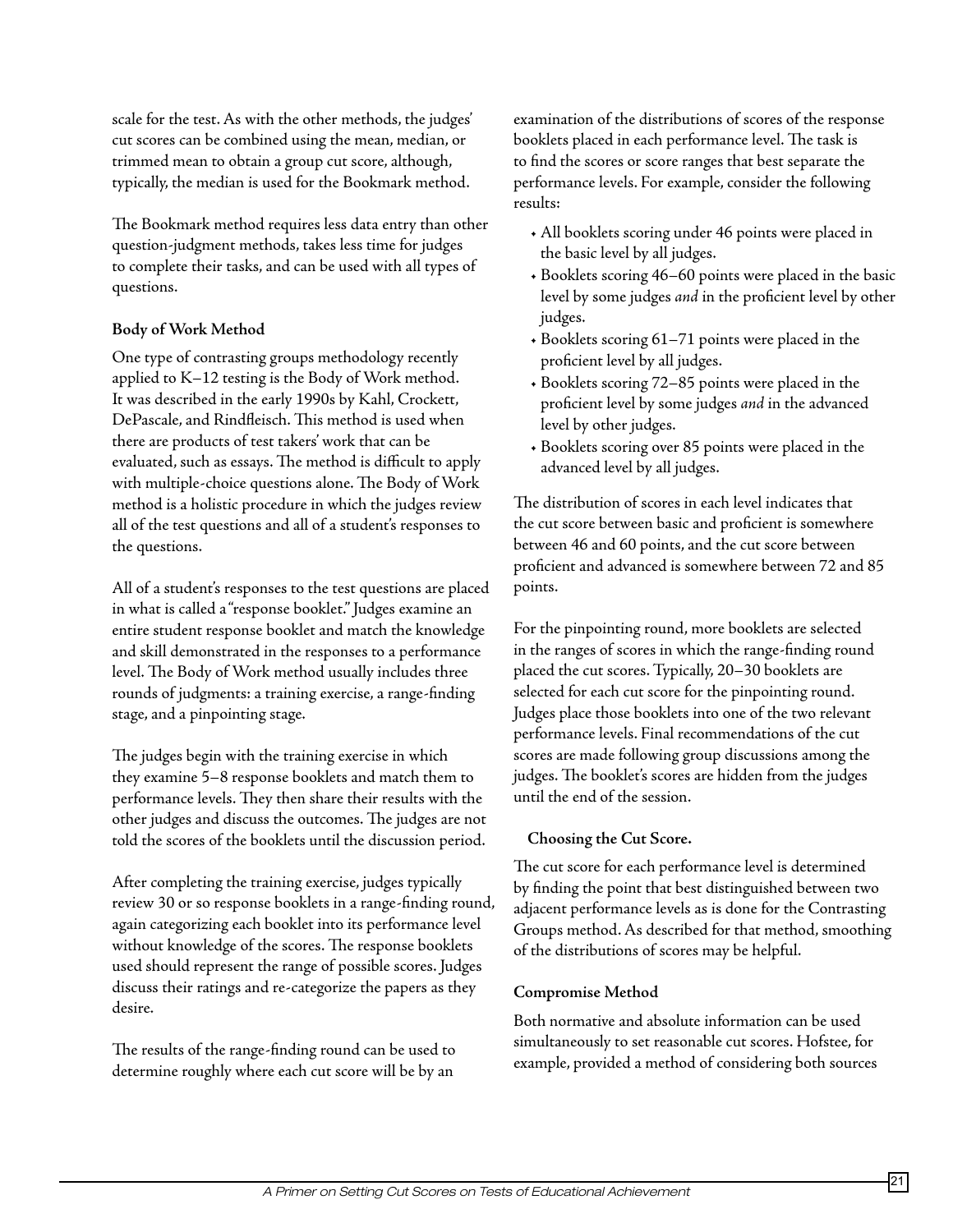of information in the early 1980s. Judges determine the lowest cut score that they would consider acceptable even if everybody failed, and the highest cut score that they would still find acceptable even if everybody passed. Then judges select the minimum and maximum acceptable percentages of failures. Using those points and the score distribution for the test, a cut score that fits within the allowable ranges can usually be found. Considering both normative and absolute information in setting a cut score can help avoid the establishment of unreasonably high or low values.

#### **Choosing a Standard-Setting Method** *(Much of this section is excerpted from Passing Scores)*

There is no one method that is best for all testing situations. Your choice of a method should depend on what kind of judgments you can get — and believe. The best kinds of data to use are the test scores of real test takers whose performance has been meaningfully judged by qualified judges. If you can have the judges actually observe the test takers' performance or samples of their work, use a Contrasting Groups method. This situation will occur fairly often with essay tests, hands-on performance tests, etc. For multiple-choice tests, we recommend using the Contrasting Groups method whenever you can be reasonably sure that the judges will base their judgments on the same qualities of the test takers — the same knowledge and skills — that the test measures. The Contrasting Groups method has the strongest theoretical rationale of any of the methods we have presented: that of statistical decision theory. It is the only standard setting method that enables you to estimate the frequencies of the two types of decision errors.

The main disadvantage of the Contrasting Groups method is the difficulty of getting the necessary judgments from sufficiently trained judges. How many students should be judged for a Contrasting Groups method? It is difficult to state a minimum number because it depends on many factors such as the consequences of misclassifying a student, the extent to which judges agree on the classifications of students, and the number of performance levels in which students are classified. The best strategy is to consult a statistician who is familiar with the issues involved in setting cut scores. Though this is not a strict rule, it is a reasonable goal to have at least 100 students classified in each performance level. You may, however, need classifications of many more students in total to

have 100 in each performance level. For example, if the performance levels are pass and fail, you may need to classify many more than 200 students to determine the cut score if most students are classified as passing and relatively few are classified as failing.

If you cannot get valid judgments of an appropriate sample of the test takers, but each judge can confidently identify individual test takers as good examples of people with "borderline" qualifications, we recommend the Borderline Group method. If the judges can best express their standards in terms of the performance of a particular group of test takers (for example, "at least as good as the average C student"), we recommend setting the standard in those terms.

If none of these conditions can be met, we suggest you use one of the methods based on judgments about test questions — Nedelsky's, Angoff 's, Ebel's or Bookmark, but we also suggest you compare the results of that method with real test-score data. Be prepared to compromise if this comparison suggests that the judges' standards were unrealistic.

Methods such as Nedelsky's, Angoff s, Ebel's, and Bookmark are especially useful when it is important that the cut score represent the standard of large and diverse groups of people. For example, in choosing the cut score on a math test used as a requirement for high school graduation, it may be important to include the opinions of employers, and community leaders. These people are not in a position to observe the mathematical skills of many high school students, so they cannot serve as judges in the Borderline Group or Contrasting Groups method. But they can serve as judges in Nedelsky's, Angoff 's, Ebel's, and the Bookmark method.

Nedelsky's, Angoff 's, Ebel's, and the Bookmark methods require the judges to review the test. If security considerations prevent you from showing the test even to the judges, you may be able to wait and hold the judging session after the test has been given. If you do not have this option, you may be able to collect the judgments and set the cut score on another form of the test (containing different questions measuring the same abilities) if the form to be judged will be statistically equated to the form you will be using. If none of these options is open to you, you will not be able to use one of these methods.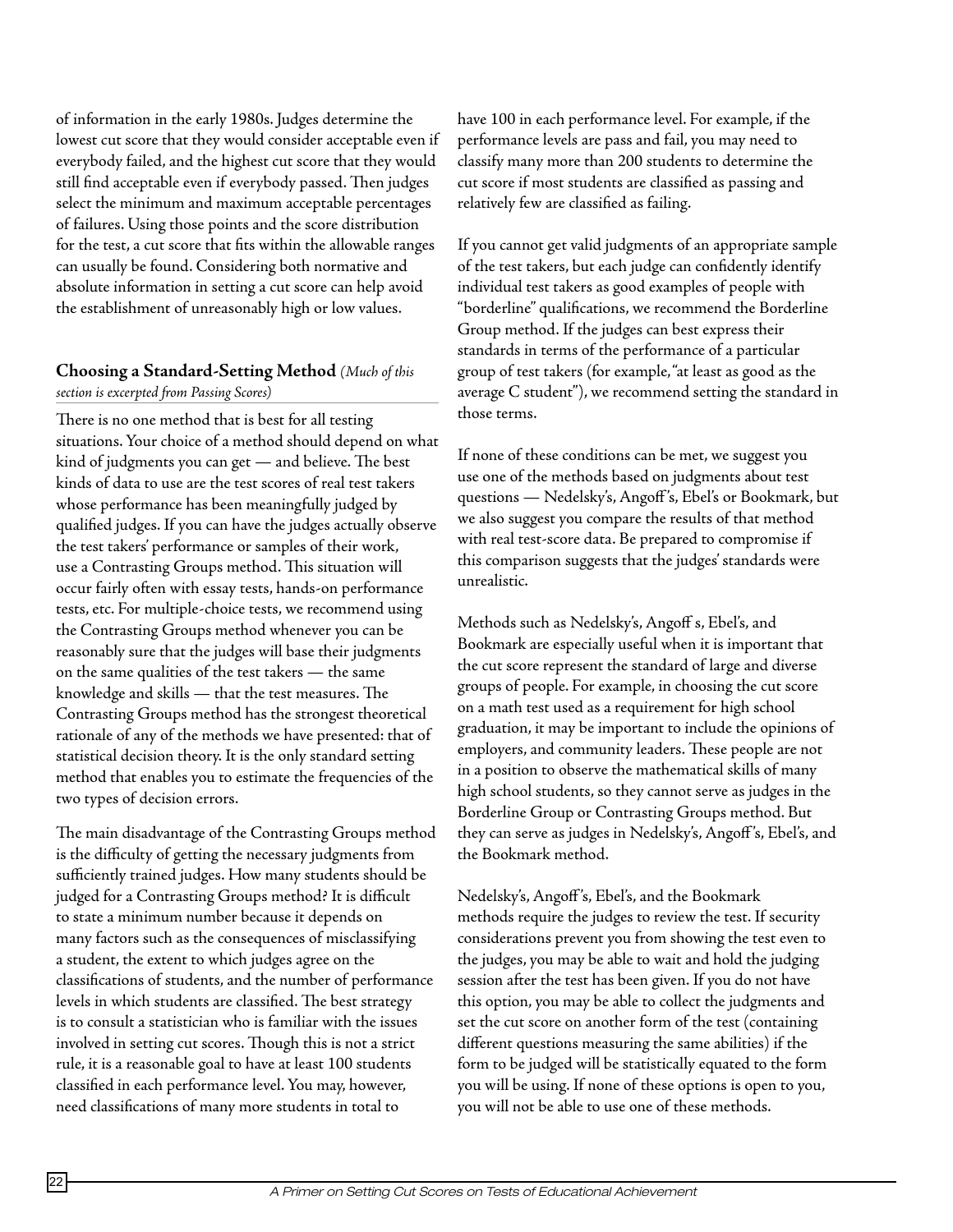In choosing between Nedelsky's, Angoff 's, Ebel's, and the Bookmark methods, your main concern should be the type of judgments the judges can make most meaningfully. Angoff 's method requires the judges either to think in terms of probabilities, which can be a difficult task for many people, or to imagine a group of borderline test takers, which may be far removed from the judges' experience. However, Angoff 's method is not dependent on data on the difficulty of each question as is Bookmark. If the required data are available, the Bookmark method is the easiest of the methods to explain and the fastest to use because the judges do not have to state a probability for each question. Angoff 's method is next in ease of application. Ebel's method enables judges to take account of the difficulty and the importance of each test question. This feature is especially valuable when the questions on the test differ widely in their importance. Its disadvantages are its slowness and its unsuitability for short tests.

Another consideration should be the types of questions in a test. Nedelsky's method works only for multiple choice questions. It takes account of the fact that the difficulty of a multiple-choice question depends on just how wrong the wrong answers are. However, Nedelsky's method can be difficult to use when the questions are negatively worded or contain other types of complexities. The extended Angoff method and the Bookmark method can be used with tests that contain both multiple-choice and constructed-response questions. The Body of Work method works best when the test consists mostly of constructed-response questions.

# Conclusion

It is impossible to prove that a cut score is correct. Therefore, it is crucial to follow a process that is appropriate and defensible. Ultimately, cut scores are based on the opinions of a group of people. The best we can do is

choose the people wisely, train them well in an appropriate method, give them relevant data, evaluate the results, and be willing to start over if the expected benefits of using the cut scores are outweighed by the negative consequences.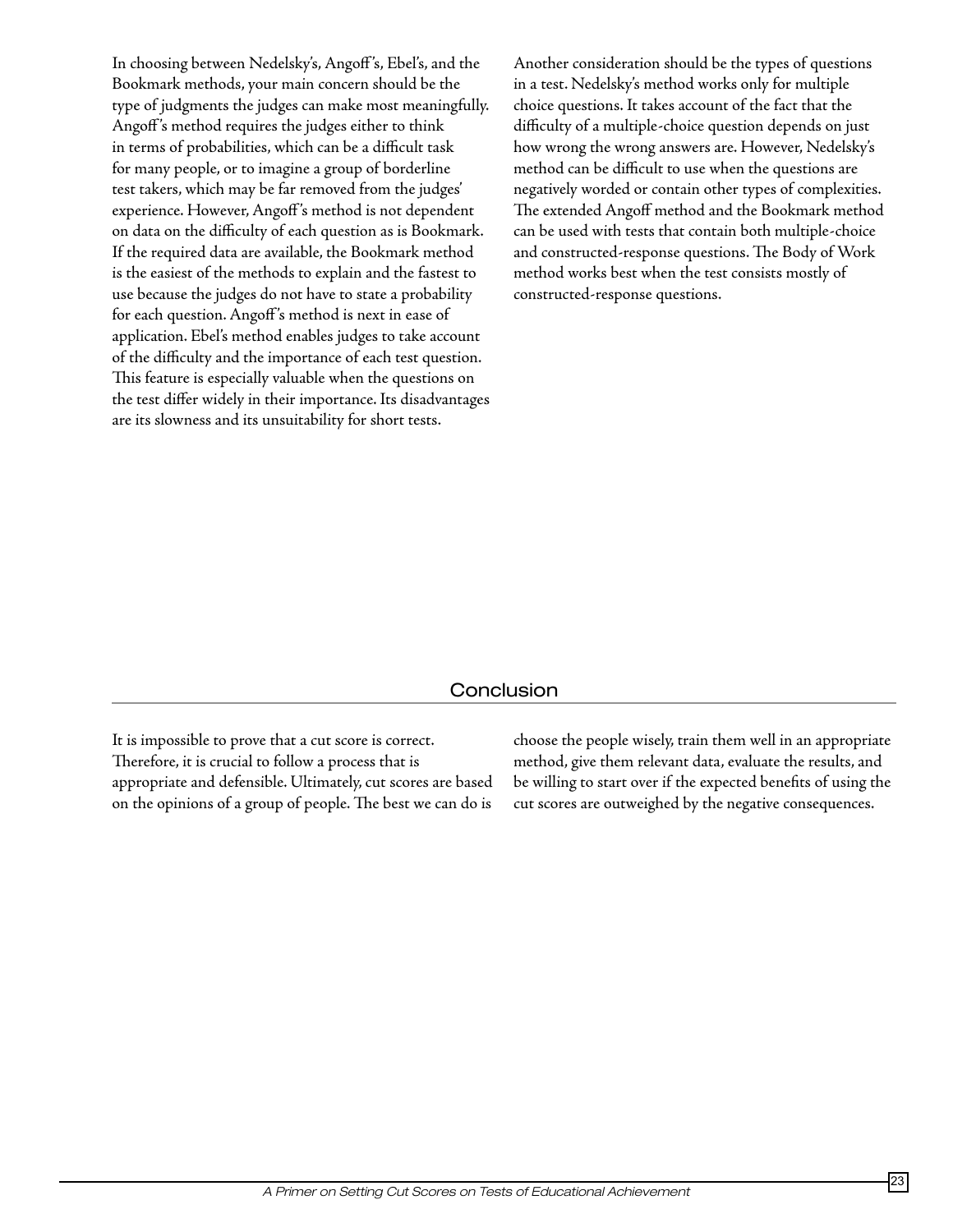American Educational Research Association, American Psychological Association, & National Council on Measurement in Education. (1999). *Standards for educational and psychological testing*. Washington, DC: American Educational Research Association.

Angoff, W. H. (1971). Scales, norms, and equivalent scores. In R. L. Thorndike (Ed.), *Educational measurement* (2nd ed.) (pp. 508–600). Washington, DC: American Council on Education.

Beuk, C. H. (1984). A method for reaching a compromise between absolute and relative standards in examinations. *Journal of Educational Measurement*, *21*, 147–152.

Cizek, G. J. (1996a). Setting passing scores. *Educational Measurement: Issues and Practice*, *15*(2), 20–31.

Cizek, G. J. (1996b). Standard-setting guidelines. *Educational Measurement: Issues and Practice*, *15*(1), 12–21.

Cizek, G. J., Bunch, M. B., & Koons, H. (2004). Setting performance standards: Contemporary methods. *Educational Measurement: Issues and Practice*, *23*(4), 31–50.

De Gruijter, D. N. M. (1985). Compromise models for establishing examination standards. *Journal of Educational Measurement*, *22*, 263–269.

Ebel, R. L. (1972). *Essentials of educational measurement* (2nd ed.). Englewood Cliffs, NJ: Prentice-Hall.

Hambleton, R. K., & Pitoniak, M. J. (in press). Setting performance standards. In R. L. Brennan (Ed.), *Educational measurement* (4th ed.). Washington, DC: American Council on Education.

Hofstee, W. K. B. (1983). The case for compromise in educational selection and grading. In S.B. Anderson & J. S. Helmick (Eds.), *On educational testing* (pp. 109–127). San Francisco: Jossey-Bass.

Jaeger, R. M. (1989). Certification of student competence. In R. L. Linn (Ed.), *Educational measurement* (3rd ed.) (pp. 485–514). Washington, DC: American Council on Education/Macmillan.

Jaeger, R. M. (1991). Selection of judges for standardsetting. *Educational Measurement: Issues and Practice*, *10*, (2), 3–6, 10, 14.

Kane, M. (1994). Validating the performance standards associated with passing scores. *Review of Educational Research*, *64* (3), 425–461.

Kane, M. (1998). Choosing between examinee-centered and test-centered standard-setting methods. *Educational Assessment*, *5* (3), 129–145.

Kingston, N. M., Kahl, S. R., Sweeney, K. P., & Bay, L. (2001). Setting performance standards using the body of work method. In G. J. Cizek (Ed.) *Setting performance standards: Concepts, methods, and perspectives* (pp. 219– 248). Mahwah, NJ: Lawrence Erlbaum Associates.

Livingston, S. A. & Zieky, M. J. (1982). *Passing scores: A manual for setting standards of performance on educational and occupational tests*. Princeton, NJ: ETS.

Loomis, S. C., & Bourque, M. L. (2001). From tradition to innovation: Standard setting on the National Assessment of Educational Progress. In G. J. Cizek (Ed.), *Setting performance standards: Concepts, methods, and perspectives* (pp. 175–217). Mahwah, NJ: Lawrence Erlbaum Associates.

Mills, C. N., Melican, G. J., & Ahluwalia, N. T. (1991). Defining minimal competence. *Educational Measurement: Issues and Practice*, *10* (2), 7–10.

Mitzel, H. C., Lewis, D. M., Patz, R.J., & Green, D.R. (2001). The Bookmark procedure: Psychological perspectives. In G. J. Cizek (Ed.), *Setting performance standards: Concepts, methods, and perspectives* (pp. 249– 281). Mahwah, NJ: Lawrence Erlbaum Associates.

Nedelsky, L. (1954). Absolute grading standards for objective tests. *Educational and Psychological Measurement*, *14*, 3–19.

Zieky M. J. (2001). So much has changed: How the setting of cutscores has evolved since the 1980s. In G. J. Cizek (Ed.) *Setting performance standards: Concepts, methods, and perspectives* (pp. 19–51). Mahwah, NJ: Lawrence Erlbaum Associates.